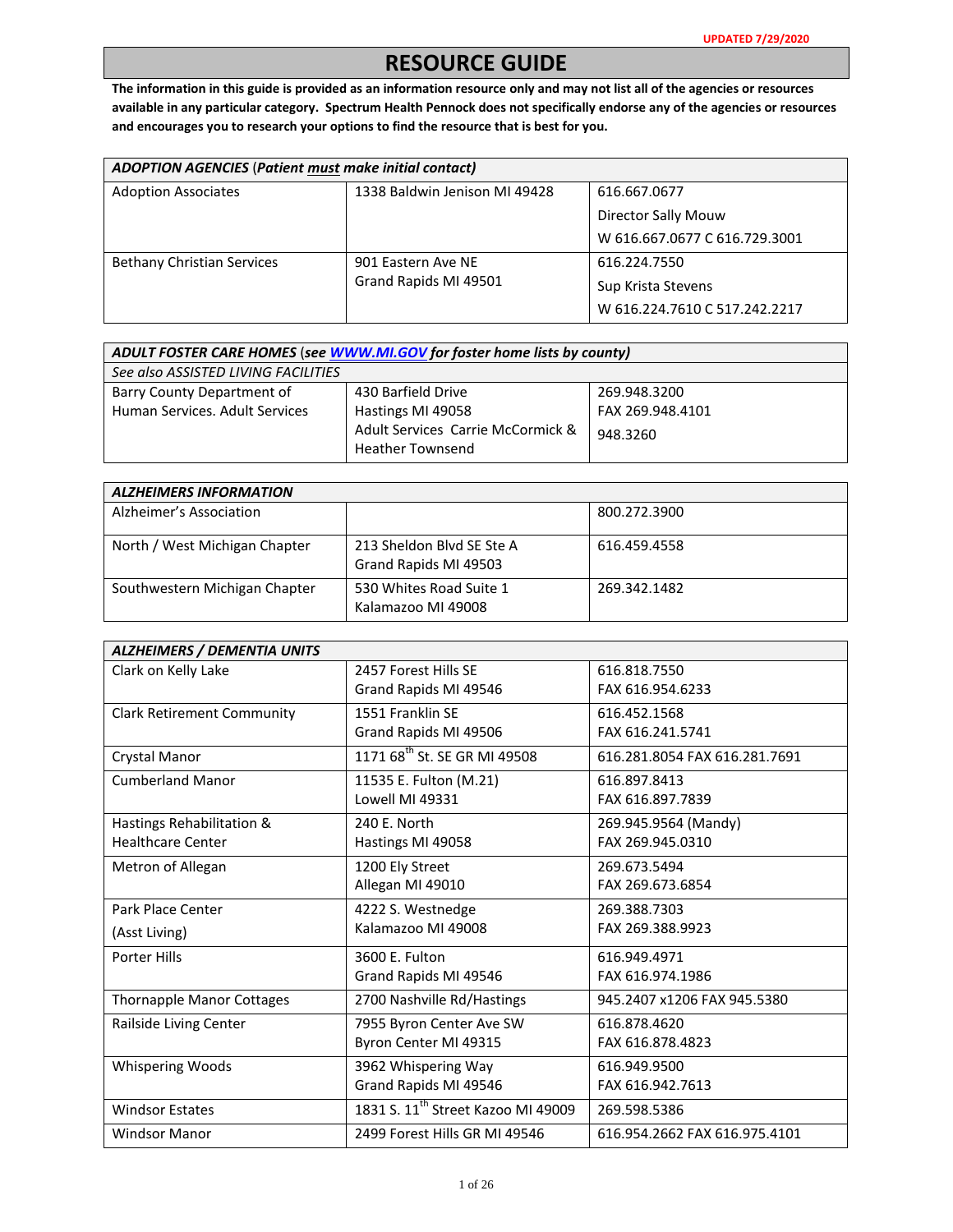| <b>AMBULANCE SERVICES</b>                                 |                                                    |                                                                           |
|-----------------------------------------------------------|----------------------------------------------------|---------------------------------------------------------------------------|
| Call Barry Dispatch 948.4800 to arrange ambulance pick up |                                                    |                                                                           |
| <b>Hastings Mercy Ambulance</b>                           | 504 S. Michigan<br>Hastings MI 49058               | 269.948.8011<br>FAX 269.948.2240<br>Contract info 517.482.1247            |
| Life EMS (Grand Rapids)<br>(Ionia)<br>*has vents*         |                                                    | 616.458.0042<br>Dispatch for GR and K'zoo<br>616.242.8816<br>616.527.5433 |
| Lifecare Ambulance                                        | 330 E. Hamblin Ave.<br><b>Battle Creek MI</b>      | 269.964.6400<br>FAX 269.565.4130                                          |
| Mercy                                                     | 1422 E. Michigan<br>Lansing MI 48912               | 517.482.1245                                                              |
| Nashville Ambulance                                       | P.O. Box 280<br>Nashville MI 49073                 | 517.852.9385<br>FAX 517.852.0281                                          |
| Portland Ambulance /<br>Northern Kent                     | 773 E. Grand River<br>Portland MI 48875            | 517.647.2935<br>FAX 517.647.2940                                          |
| <b>TTES - Middleville</b>                                 | 128 High Street PO Box 459<br>Middleville MI 49333 | 269.795.7243<br>FAX 269.795.7051                                          |
| <b>Wayland Ambulance</b>                                  | 911 South Main Street<br>Wayland MI 49348          | 269.792.2958<br>FAX 269.792.0383                                          |

| <b>APARTMENTS</b>                                  |                                            |              |
|----------------------------------------------------|--------------------------------------------|--------------|
| For low income refer to United Way 269.945.4010    |                                            |              |
| <b>Bear Creek Villa</b>                            | 179 E. Ferney<br>Clarksville MI 48815      | 616.693.2271 |
| Barry Co Chamber                                   |                                            | 269.945.2454 |
| Country View Apartments / Delton<br>Senior Housing | 435 Scribner<br>Delton MI 49046            | 269.623.4000 |
| <b>Courtyard Apartments</b>                        | 1005 N. Taffee Drive<br>Hastings MI 49058  | 269.948.3015 |
| <b>Cumberland Manor</b>                            | PO Box 210 Lowell MI 49331                 | 616.897.8413 |
| <b>Eastwood Apartments</b>                         | 409 E. Woodlawn Hastings MI 49058          | 269.945.3114 |
| <b>Hastings Apartments</b>                         | 1536 N. East/Hastings 49058                | 269.948.2441 |
| <b>Hidden Valley Apartments</b>                    | 520 W. Woodlawn<br>Hastings MI 49058       | 269.948.2838 |
| <b>Hunter Apartments</b>                           | 8143 W. State Rd<br>Middleville MI 49333   | 269.795.9660 |
| Lincoln Meadows Senior Citizen<br>Apartments       | 500 Lincoln<br>Middleville MI 49333        | 269.795.7715 |
| Maple Valley Arms                                  | 106 Lentz Street<br>Nashville MI 49073     | 517.852.9628 |
| Mill Street Village Apartments                     | 403 Mill Street<br>Wayland MI 49348        | 269.792.9388 |
| Nashville Park Apartments                          | 1018 Reed Street<br>Nashville MI 49073     | 517.852.9113 |
| Pennock Village                                    | 1 Village Drive Hastings MI 49058          | 269.945.5871 |
| <b>Thomas Apartments</b>                           | 360 W. Woodlawn Ave<br>Hastings MI 49058   | 269.948.2572 |
| Thorn-Barry Apartments                             | 525 Lincoln Street<br>Middleville MI 49333 | 269.795.3889 |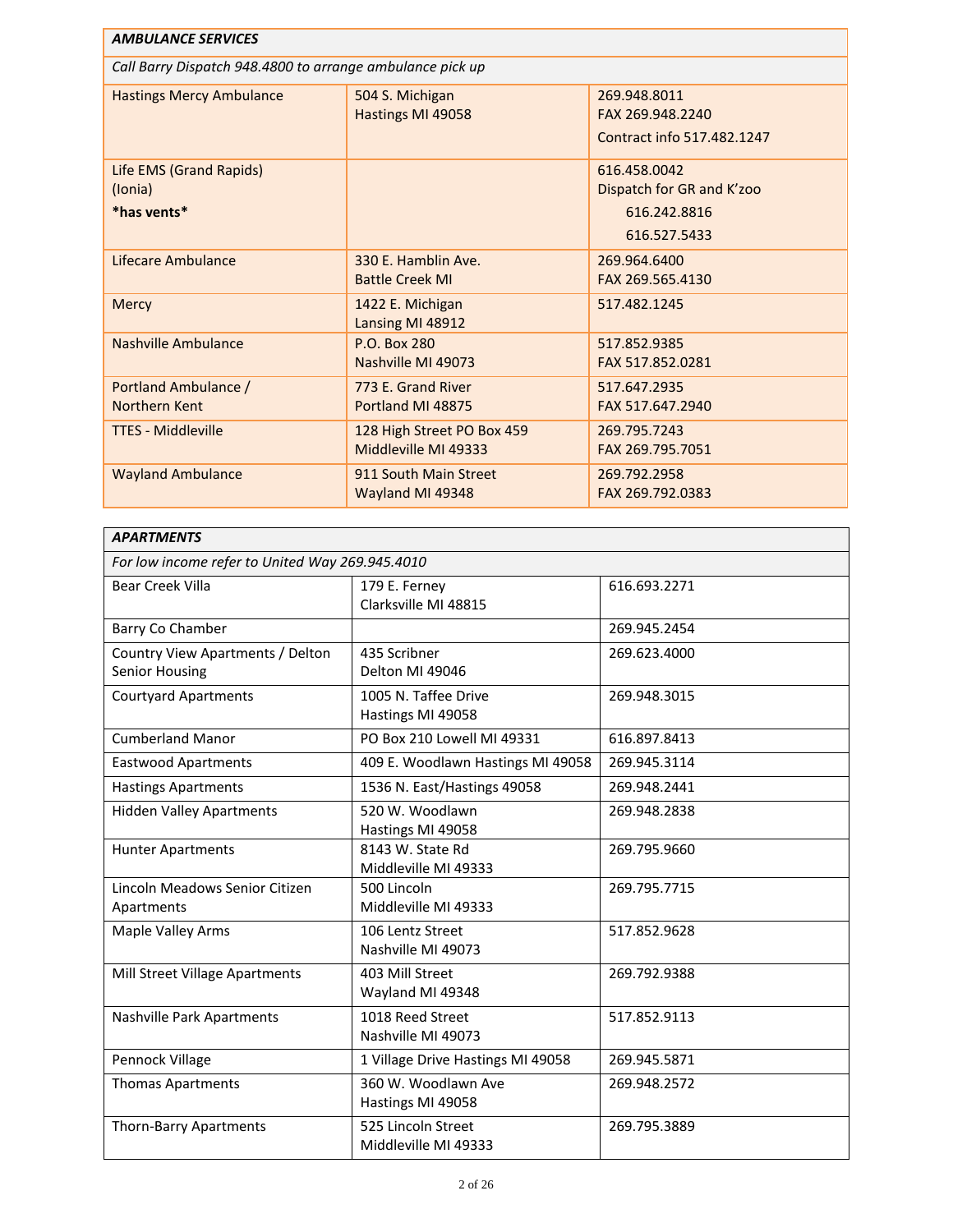| VA Silverstone Apartments    | -75 Furnished Units                       | 269.964.6000 |
|------------------------------|-------------------------------------------|--------------|
| (On the VA grounds in BC)    | -Transportation Services                  |              |
|                              | -Exercise Equipment                       |              |
| <b>Westbury Apartments</b>   | 201 Hickory Court<br>Wayland MI 49348     | 269.792.6477 |
| White Oak Terrace Apartments | 1006 N. Taffee Drive<br>Hastings MI 49058 | 269.948.8968 |
| <b>Woodland Apartments</b>   | 170 Florence Street<br>Woodland MI 48897  | 269.367.4811 |

## *AREA AGENCY ON AGING* **see** *COA*

| <b>ASSISTED LIVING FACILITIES</b>                                                             |                                                                           |                                                                        |
|-----------------------------------------------------------------------------------------------|---------------------------------------------------------------------------|------------------------------------------------------------------------|
| See also ADULTS FOSTER CARE HOMES                                                             |                                                                           |                                                                        |
| <b>Addington Place</b>                                                                        | 1171 68 <sup>th</sup> St. S.E.<br>Grand Rapids MI 49508                   | 616.281.8054<br>FAX 616.281.7691                                       |
| <b>Care Cardinal</b><br>(Assist Living, Memory care)                                          | 1025 28 <sup>th</sup> Street<br>Grand Rapids MI 49508                     | 616.259.7172                                                           |
| <b>Care Community</b>                                                                         | <b>Battle Creek</b>                                                       | 269.968.3365 FAX 269.968.2446                                          |
| Carveth Village (TTES Ambul.)<br><b>Prefers Kindred Hospice</b><br>No Admits after 1530 hours | 690 W. Main Street<br>Middleville MI 49333                                | 269.795.4972 Tawnee/Karen<br>(Direct 269.795.1300)<br>FAX 269.795.1300 |
| <b>Fountainview of Lowell</b>                                                                 | 11535 E. Fulton (M.21)<br>Lowell MI 49331                                 | 616.897.8413<br>FAX 616.897.7839                                       |
| Lakeside Vista                                                                                | 340 W. 40 <sup>th</sup> Street<br>Holland MI 49423                        | 616.394.0302<br>FAX 616.394.5380                                       |
| <b>Fountain View of Portage</b>                                                               | 7818 Kenmure Drive<br>Portage MI 49024                                    | 269.327.9595<br>FAX 269.327.5914                                       |
| <b>Green Acres of Ionia</b><br>\$1000 indep/more \$ assisted<br><b>Green Acres of Wayland</b> | 2550 Meijer Drive<br><b>Ionia MI 48846</b><br>298 Kay Lane, Wayland 49348 | 616.527.3300<br>FAX 616.527.3696<br>Wylnd:269.792.1500/Fx 792-16000    |
| Legacies<br>(Assist & Independ Living)                                                        | 9031 N. Rodgers Court SE<br>Caledonia MI 49316                            | 616.275.4999                                                           |
| <b>Luther Woods</b>                                                                           | 1900 32 <sup>nd</sup> Street S.E.<br>Grand Rapids MI 49508                | 616.452.4470<br>FAX 616.452.0706                                       |
| <b>Maplewood of Marshall</b>                                                                  | 200 Westbrook Court<br>Marshall MI 49068                                  | 269.781.4997<br>FAX 269.789.2289                                       |
| Maplewood of Mt. Pleasant                                                                     | 1945 Churchill Boulevard<br>Mt. Pleasant MI 48858                         | 989.773.7001<br>FAX 989.773.6586                                       |
| <b>Maplewood of Sandy Creek</b>                                                               | 425 E. Elm Street<br>Wayland MI 49348                                     | 269.792.2249<br>FAX 269.792.6121                                       |
| <b>Mercy Pavilion</b>                                                                         | 80 N. 20 <sup>th</sup> Street<br>Battle Creek MI 49015                    | 866.653.9337                                                           |
| Cedar Creek (former Oakview) AFC                                                              | 2895 E. M79 Hastings                                                      | 269.948.2352                                                           |
| <b>Porter Hills</b>                                                                           | 3600 E. Fulton GR MI 49546                                                | 616.949.4971 FAX 616.954.1875                                          |
| <b>Railside Living Center</b>                                                                 | 7955 Byron Center Ave S.W.<br>Byron Center MI 49315                       | 616.878.4620<br>FAX 616.878.4823                                       |
| River Inn AFC, Inc.<br>\$2700/mo.                                                             | 241 Grand Ledge Hwy.<br>Sunfield MI 48890                                 | 517.566.8832<br>FAX 517.566.8832                                       |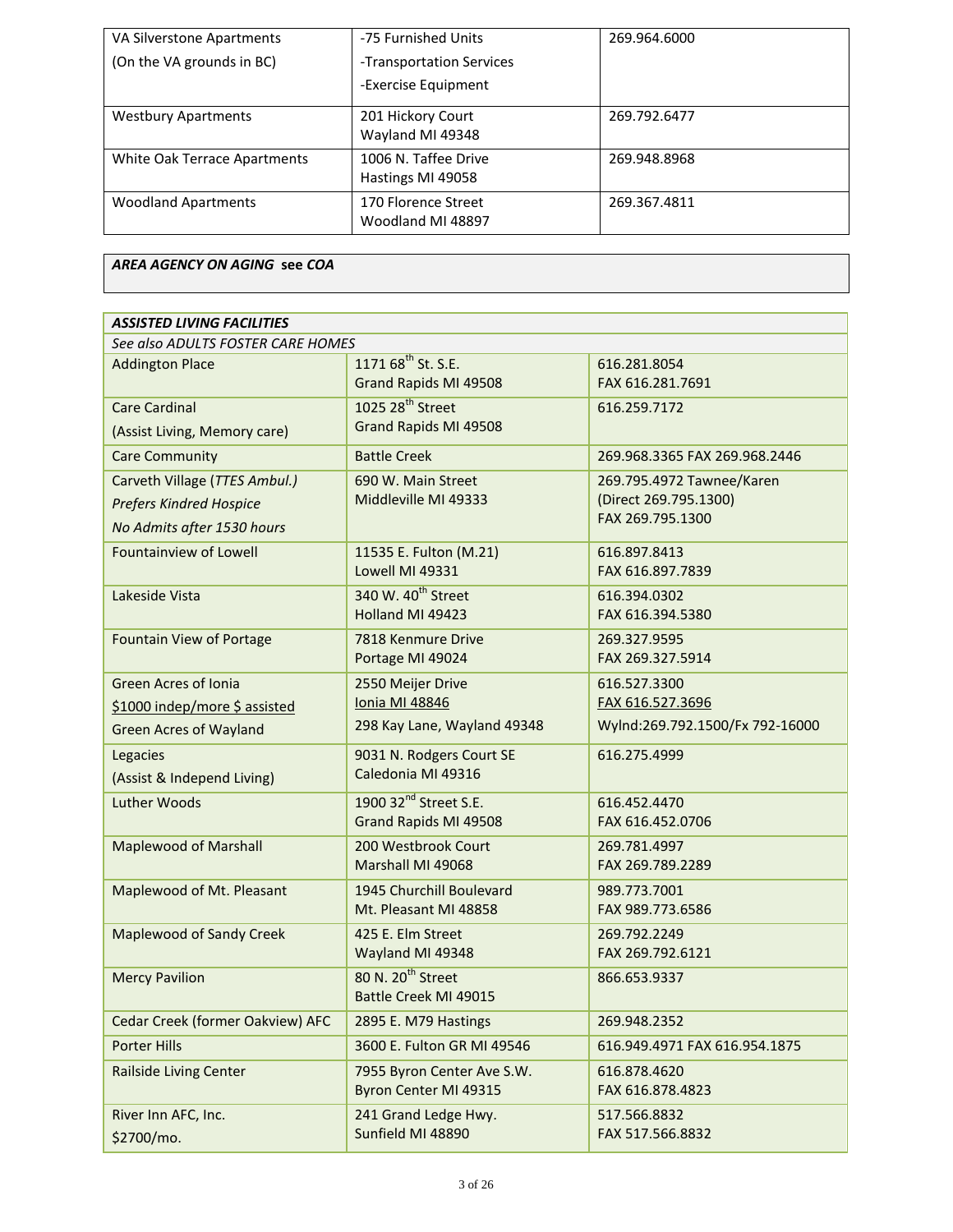| <b>Rivertown Ridge</b>                                            | 3555 Copper River Ave SW<br>Wyoming MI 49418         | 616.805.3989                 |
|-------------------------------------------------------------------|------------------------------------------------------|------------------------------|
| (Assist Living, Indep, Memory care)                               |                                                      |                              |
| <b>Serenity Acres AFC</b>                                         | 9418 River Rd Bellevue MI 49021                      | 866.653.9337                 |
| The Flower House                                                  | 9950 S. Clark Road Nashville 49073                   | 517.852.9318                 |
|                                                                   | Nashville MI 49073                                   | 517.852.9443                 |
| Trilogy/The Oaks                                                  | 2280 Byron Center                                    | 541.716.5093                 |
| (Assist Living, Indep, Memory Care)                               | Byron Center MI 49315                                |                              |
| <b>Whispering Woods</b>                                           | 3956 Whispering Way SE                               | 616.207.0391                 |
|                                                                   | Grand Rapids MI 49546                                |                              |
| Woodlawn Meadows                                                  | 1821 N. East                                         | 269.948.4921                 |
| D.O.N.=Kayanne                                                    | Hastings MI 49058                                    | FAX 269.948.4922             |
| Prefers Pure Home Health Care                                     |                                                      | Memory Unit FAX 269.948.7750 |
| VA Home (G.R.)                                                    |                                                      | 616.364.5389/Vicki           |
|                                                                   |                                                      | FAX 616.364.5373             |
| *VA assisted living benefit (35-page application) = $$1000/mol$ . |                                                      |                              |
| *Also try "A Place for Mom"                                       | Income limit \$1500/mo., \$1800/couple               |                              |
|                                                                   | Net Worth Limit <50K; <80K/couple. Apply thru the VA |                              |

| <b>CANCER INFORMATION AND TREATMENT</b> |  |              |
|-----------------------------------------|--|--------------|
| American Cancer Association             |  | 866.423.3965 |
| American Cancer Society                 |  | 800.227.2345 |

ĭ

r

| <b>CLINICS / URGENT CARE</b>                                                                                         |                                                                                   |                                                                                                                                                                                          |
|----------------------------------------------------------------------------------------------------------------------|-----------------------------------------------------------------------------------|------------------------------------------------------------------------------------------------------------------------------------------------------------------------------------------|
| Barry Community Health Center.<br><b>Health (Cherry Health Hastings)</b><br>M, W, Th, $F=8$ am.5pm<br>Tu=8am.7pm     | 330 W. Woodlawn Ave<br>Hastings MI 49058<br>****New Pt Appt Line:<br>616.965.8308 | 269.945.4220 (RNJulie=269.945.7505)<br>FAX 269.945.4229 Must accept ALL of<br>patient's ins., otherwise sliding scale.<br>Don't accept 1) Aetna Better Health<br>or 2) Meridian Complete |
| Barry Community Health Center.<br><b>Dental (Cherry Health Hastings)</b>                                             | 1230 W. State St.<br>Hastings MI 49058                                            | 269.945.4220<br>RN Tom - ext. 7505                                                                                                                                                       |
| Cherry Health - Kent County                                                                                          | 3 locations in Grand Rapids MI                                                    | 550 Cherry Street 616.235.7272<br>Heart of the City 616.965.8200<br>Westside Health 616.235.1480                                                                                         |
| Grace Health - Calhoun County                                                                                        | 181 W. Emmett Battle Creek MI                                                     | 269.965.8866                                                                                                                                                                             |
| <b>Pennock Health Services</b><br><b>Urgent Care</b>                                                                 | 1108 W. State Street<br>Hastings MI 49058                                         | 948.3360<br>FAX 269.948.3135                                                                                                                                                             |
| Spectrum Health Pennock<br>Convenient Walk in Clinic<br>M.F 8am.8pm, Sat 8am.2pm<br>Non-Emergent Care. All patients. | 2776 S. State Road<br>Ionia MI                                                    | 616.775.7500                                                                                                                                                                             |
| <b>VA Clinic</b>                                                                                                     | <b>Grand Rapids</b>                                                               | 616.365.9575                                                                                                                                                                             |

| <b>COMMISSION ON AGING</b>      |                                                                                                                 |                           |
|---------------------------------|-----------------------------------------------------------------------------------------------------------------|---------------------------|
|                                 | ENSURE: max 2/day (ea=1 meal), donation based, script for 6 mo. supply (24 per case) Choc, Strawberry, Vanilla, |                           |
| <b>Butter Pecan</b>             |                                                                                                                 |                           |
| Area Agency on Aging. Region 3B | 200 W. Michigan                                                                                                 | 800.626.6719/269.966.2450 |
| Burnham Brook (Kool Comm. Ctr.) | Battle Creek MI 49017                                                                                           | FAX 269.966.2479          |
| Area Agency on Aging (Grand     | 3215 Eagle Crest Drive                                                                                          | 616.456.5664/Mary         |
| Rapids)                         | Grand Rapids MI 49525                                                                                           | FAX 616.456.5692          |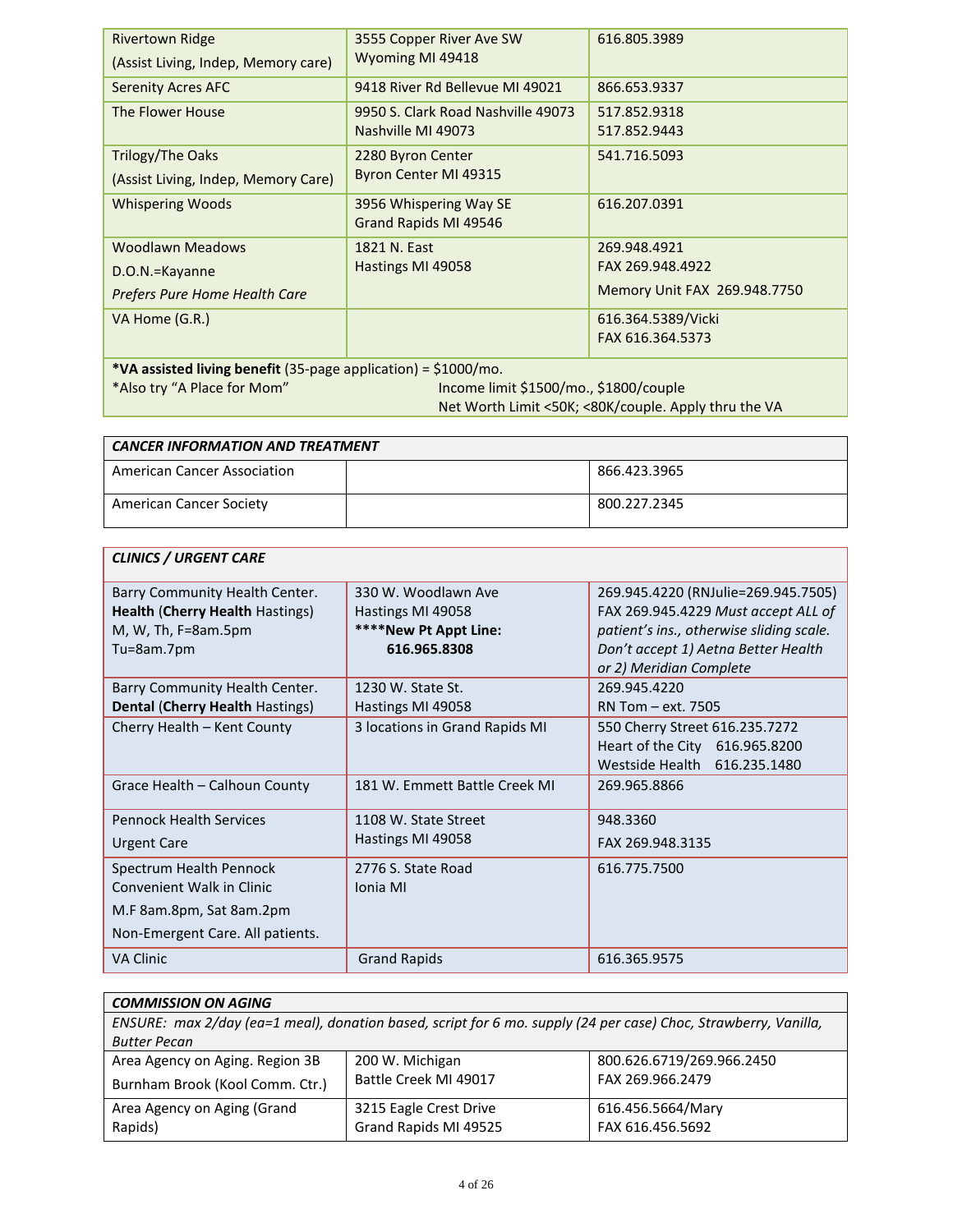| Allegan County COA                | 3255 122 <sup>nd</sup> Suite 103                   | 269.673.3333                           |
|-----------------------------------|----------------------------------------------------|----------------------------------------|
|                                   | Allegan MI 49010                                   | FAX 269.673.0569                       |
| Barry County C.O.A.               | 320 West Woodlawn                                  | 269.948.4856                           |
| <b>Medication Assist-Cathy</b>    | Hastings MI 49058                                  | FAX 269.948.3336                       |
| <b>Transportation Assist-Jo</b>   |                                                    |                                        |
| Meals on Wheels Assist-Elaine     |                                                    |                                        |
|                                   |                                                    |                                        |
| Eaton County Meals on Wheels      |                                                    | 517.541.2330/866.541.5444              |
|                                   |                                                    | FAX 517.541.2382                       |
| Ionia County C.O.A.               | 115 Hudson Street Ionia MI 48846                   | 616.527.5365 FAX 616.527.5955          |
| Kent Cty Resources for Caregiving | http://www.caregiverresource.net/<br>services/kent | Long list of resources for Kent County |
| Tri County C.O.A.                 | 5303 S. Cedar Street                               | 517.887.1440                           |
| (Eaton/Charlotte/Clinton)         | Lansing MI 48911                                   | FAX 517.887.8071                       |

| <b>COURT</b>                      |                               |                                       |
|-----------------------------------|-------------------------------|---------------------------------------|
| Barry County Family/Probate Court | 206 W. Court #302 Hastings    | 269.945.1390 (apply for guardianship) |
| <b>Barry County Circuit Court</b> | 220 E. Court Hastings         | 269.945.1286                          |
| <b>Barry County Civil Court</b>   | 206 W. Court St #202 Hastings | 269.948.4835                          |
| Barry County Friend of the Court  | 102. S. Broadway Hastings     | 269.945.1283                          |

| DAYCARE (MEDICAID.PAY APPROVED)  |                        |              |  |
|----------------------------------|------------------------|--------------|--|
| Apple Tree                       | 1150 West M.43 Highway | 269.945.5855 |  |
| <b>Hastings Community Center</b> | 520 W South Street     | 269.818.0040 |  |
| Hastings Head Start Program      | 2049 N. Broadway       | 269.945.1920 |  |

| <b>DEPARTMENT OF HUMAN SERVICES</b>                                                                |                                  |                                    |
|----------------------------------------------------------------------------------------------------|----------------------------------|------------------------------------|
| PROTECTIVE SERVICES - - Adult & Child Call 855.444.3911 (CPS 3200 must also be FAXed 616.977.1158) |                                  |                                    |
| Allegan                                                                                            | 3255 122 <sup>nd</sup> Suite 300 | 269.673.7700                       |
|                                                                                                    | Allegan MI 49010                 | FAX 269.673.7705                   |
| <b>Barry County</b>                                                                                | 430 Barfield Drive               | 269.948.3200/948.3233              |
|                                                                                                    | Hastings MI 49058                | FAX 269.948.4101 (or 9315)         |
|                                                                                                    | <b>CPS Sup Wiley Boulding</b>    | Home Help:                         |
|                                                                                                    | <b>APS Sup Michelle Bridel</b>   | 1.800.979.4662                     |
|                                                                                                    | (269.673.7721)                   | Indep. Supportive Living & Waiver: |
|                                                                                                    |                                  | -Carrie McCormick 269.303.2352     |
|                                                                                                    |                                  | <b>Financial (LTC Medicaid):</b>   |
|                                                                                                    |                                  | -Tammy Norris 269.948.3225         |
|                                                                                                    |                                  | <b>Adult Protective Services:</b>  |
|                                                                                                    |                                  | -Heather Townsend 269.303.2605     |
| <b>Calhoun County</b>                                                                              | 190 E. Michigan Ave.             | 269.966.1414                       |
|                                                                                                    | Battle Creek MI 49016            | FAX 269.966.1206                   |
| <b>Eaton County</b>                                                                                | 1050 Independence Blvd.          | 517.543.0860                       |
| <b>APS: Shelly</b>                                                                                 | Charlotte MI 48813               | FAX 517.543.2125                   |
| Ionia                                                                                              | 920 E. Lincoln Ave.              | 616.527.5200                       |
|                                                                                                    | <b>Ionia MI 48846</b>            | FAX 616.527.1849                   |
| Kent                                                                                               | 415 Franklin Ave.                | 616.247.6300                       |
|                                                                                                    | Grand Rapids MI 49507            | FAX 616.247.6357                   |

| <b>DOMESTIC VIOLENCE CENTERS</b>          |                               |                  |
|-------------------------------------------|-------------------------------|------------------|
| C.A.D.A.                                  | PO Box 14149                  | 517.372.5572     |
| (Council Against Domestic Assault)        | Lansing MI 48901              | FAX 517.702.9908 |
| <b>Family Promise Shelter (Barry Cty)</b> | 2920 S M-37 Hastings MI 49058 | 269.953.6189     |
| <b>Gracious Shelter</b>                   | BC/LT housing/abuse & SA      | 269.966.2947     |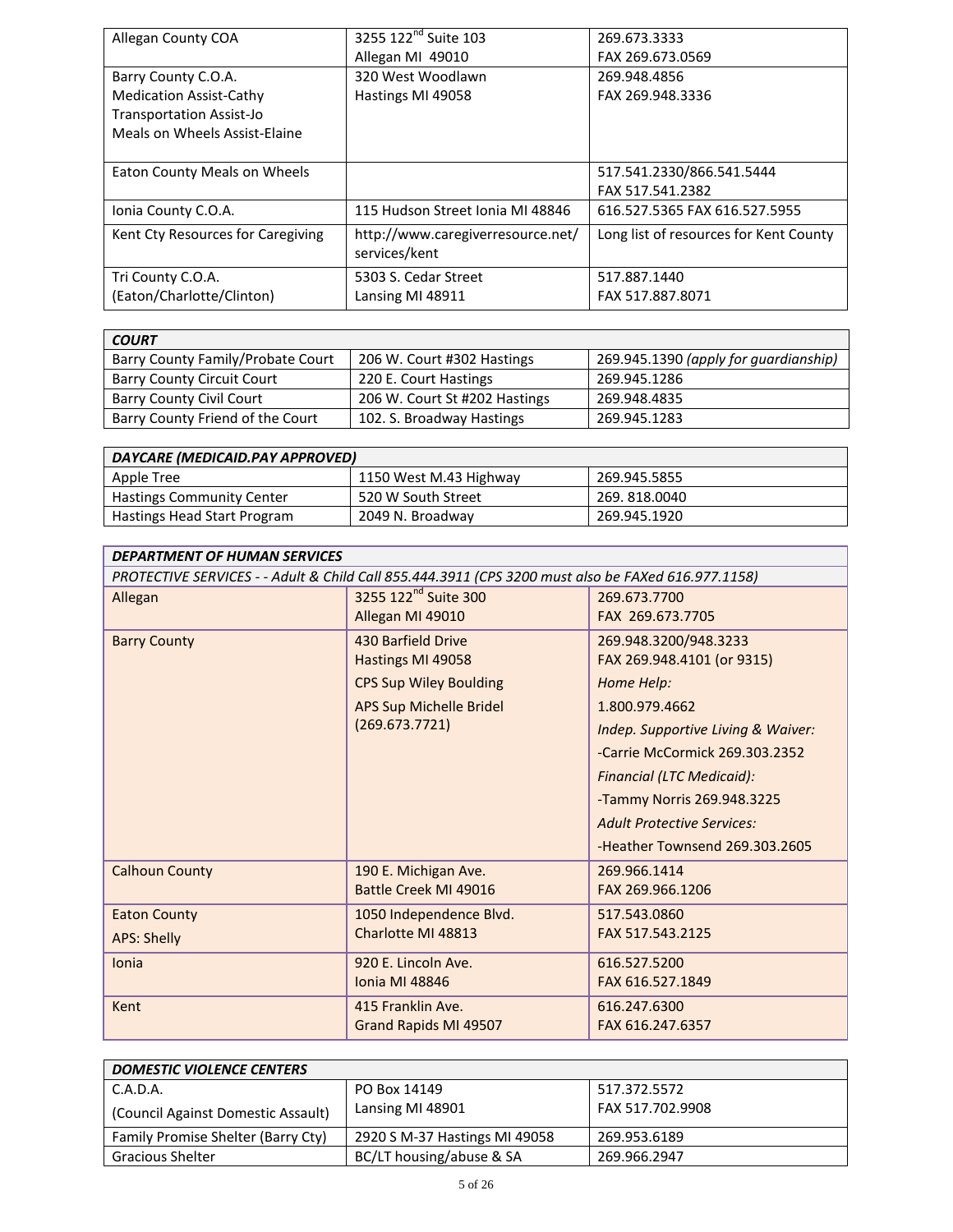| Green Gables Haven Shelter                               | P.O. Box 388 Hastings MI 49058                      | 269.945.4777/800.304.5445                            |
|----------------------------------------------------------|-----------------------------------------------------|------------------------------------------------------|
| RAVE - Relief after violent<br>encounter. Ionia/Montcalm | PO Box 93 Ionia MI 48846                            | 616.527.3351 FAX 616.527.4350                        |
| <b>SAFE Place Crisis Line</b>                            | 303 Capital Ave NE BC MI 49016                      | 269.965.7233 or 888.664.9832                         |
| Sylvia's Place                                           | PO Box 13 Allegan MI 49010                          | 269.673.8700 FAX 269.673.8860                        |
| The Haven                                                | 11 Green St Battle Creek 49016                      | 269.965.1148                                         |
| Women in Transition                                      | 411 Butternut Drive<br>Holland MI 49424             | 616.392.1970 (Help 800.848.5881)<br>FAX 616.355.9760 |
| Women's Resource Center (GR)                             | 678 Front Ave NE Suite 180<br>Grand Rapids MI 49504 | 616.458.5443<br>FAX 616.458.9933                     |
| <b>YWCA</b>                                              | 25 Sheldon Blvd<br>Grand Rapids MI 49503            | 616.459.4681<br>FAX 616.459.5423                     |
| <b>YWCA Domestic Assault Program</b>                     | 353 E. Michigan<br>Kalamazoo MI 49007               | 269.345.5595<br>FAX 269.978.1211                     |

| <b>EXERCISE AND PHYSICAL FITNESS PROGRAMS</b> |                      |                  |
|-----------------------------------------------|----------------------|------------------|
| <b>Pennock Health and Wellness Ctr.</b>       | 1009 W. Green Street | 269.948.3139     |
|                                               | Hastings MI 49058    | FAX 269.948.3350 |

| <b>EXTENDED CARE FACILITIES (ECF) / SKILLED NURSING FACILITY (SNF)</b>      |                                                   |                                                                                          |
|-----------------------------------------------------------------------------|---------------------------------------------------|------------------------------------------------------------------------------------------|
| <b>Advantage Living</b><br>(formerly Battle Creek Manor)<br>(Dementia Unit) | 675 Wagner Drive<br>Battle Creek MI. 49017        | 269.969.6244 (Dion)<br>FAX 269.962.4605                                                  |
| Allegan Co. Medical Facility<br>(Eden Facility)                             | 3265 122 <sup>nd</sup> Ave.<br>Allegan MI 49070   | 269.673.2102/Elaine.269.673.0248<br>FAX 269.673.6199                                     |
| <b>Allendale Nursing Center</b>                                             | 11007 Radcliff Drive<br>Allendale MI 49401        | 616.895.6688 (Becky)<br>FAX 616.895.5071                                                 |
| <b>Beacon Hill</b>                                                          | 1845 Boston SE<br>E Grand Rapids MI 49506         | 616.245.9179<br>FAX 616.245.0572/245.9289                                                |
| <b>Belding Christian Nursing Home</b>                                       | 414 E. State Street<br>Belding MI 48809           | 616.794.0460<br>FAX 616.794.0209                                                         |
| <b>Borgess Gardens</b><br>County: Kalamazoo                                 | 3057 Gull Rd<br>Kalamazoo MI 49048                | 269.552.6500 269.552.6518<br>FAX 269.552.6510                                            |
| Breton Manor/Raybrook Manor<br>(Holland Home)                               | 2589 44 <sup>th</sup> Street<br>Kentwood MI 49512 | 616.235.5295/Heather<br>FAX 616.235.2763                                                 |
| <b>Brookcrest Manor</b>                                                     | 3400 Wilson S.W.<br>Grandville MI 49418           | 616.534.5487 (Melanie)<br>FAX 616.534.3993                                               |
| <b>Bronson Commons</b><br>County: VanBuren                                  | 23332 Red Arrow Hwy<br>Mattawan MI 49071          | 269.283.5251<br>FAX 269.283.5215                                                         |
| Calhoun Co. Med. Fac.                                                       | 1150 E. Michigan<br>Battle Creek MI 49014         | 269.962.5458 (Bill Jamie)<br>FAX 269.962.7011                                            |
| Courts of Holt<br>(S. side of Lansing)                                      | 5091 Willoughby Rd.<br>Holt MI. 48842             | 517.694.2144 (Laurie 517.449.9494)<br>FAX 517.268.6602                                   |
| Covenant Village of the Great Lakes                                         | 2520 Lake Michigan Drive NW<br>Grand Rapids 49504 | 616.735.4541 (Lindsey x244)<br>FAX 616.301.8819                                          |
| East Lansing HealthCare Center                                              | 2815 Northwind Dr.<br>East Lansing MI 48823       | 517.332.0817 (Dawn)<br>FAX 517.332.3897                                                  |
| <b>Eaton County Medical Facility</b><br>(Dementia Unit)                     | 530 W. Beech Street<br>Charlotte MI 48813         | 517.541.5001 ext. 2801(Brittney Wrk)<br>517.202.7418 (Brittney Cell)<br>FAX 517.541.5002 |
| Ely Manor<br>(Secure Dementia Unit)                                         | 1200 Ely Street<br>Allegan MI 49010               | 269.673.1500 (Ali Cell 269.568.6175)<br>FAX 269.673.6490 (Ruby - Admissions)             |
| Evergreen Manor                                                             | 111 Evergreen Rd.<br>Battle Creek MI 49015        | 269.969.6110 (Melissa)<br>FAX 269.969.6119                                               |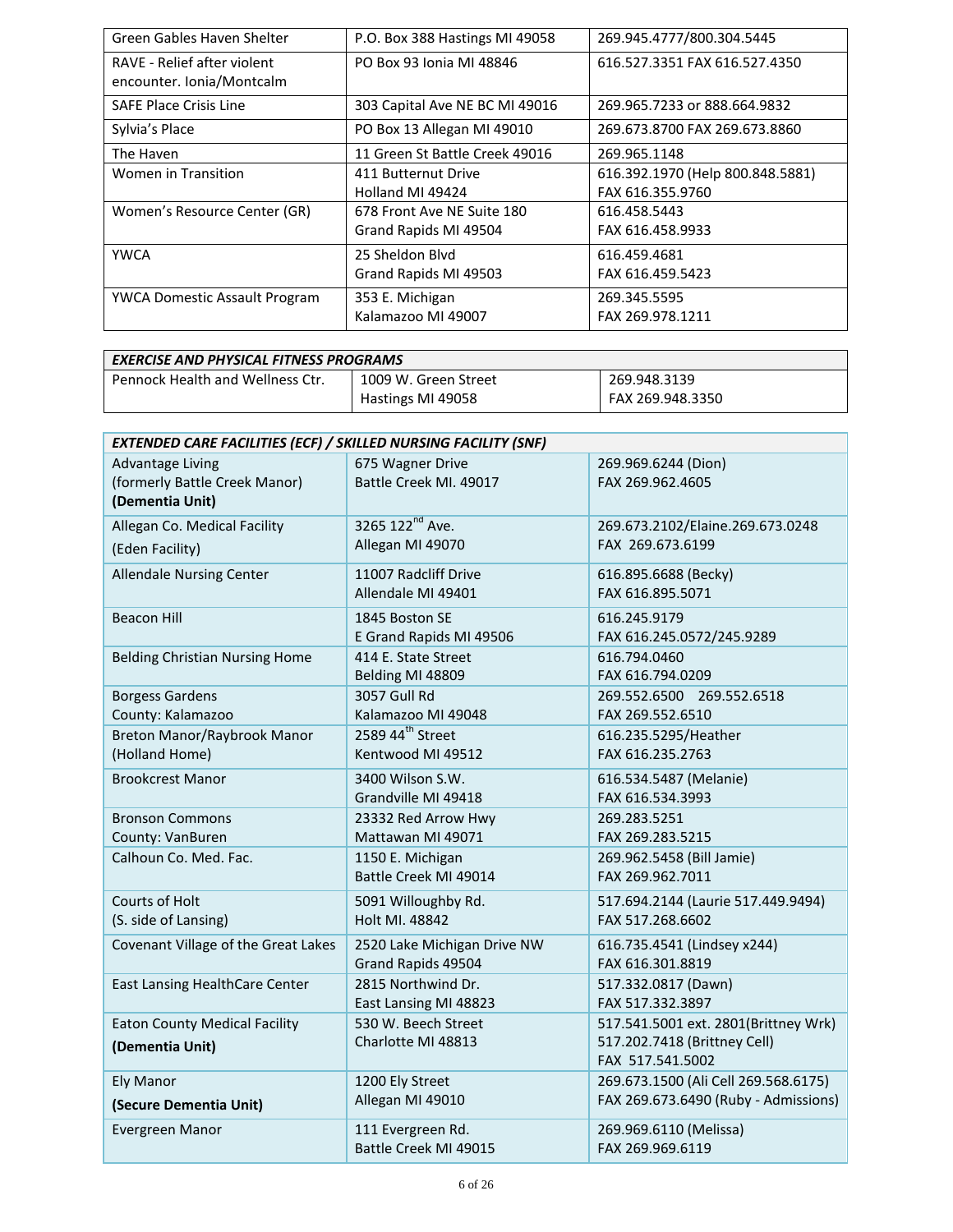| Fountainview of Lowell<br>(Dementia w Locked Unit) | 11537 Fulton St<br>Lowell MI 49331                     | 616.897.8413 (Justine)<br>Fax 616.897.7839                            |
|----------------------------------------------------|--------------------------------------------------------|-----------------------------------------------------------------------|
| Hastings Rehabilitation &                          | 240 E. North                                           | 269.945.9564 (Mandy)                                                  |
| <b>Healthcare Center</b>                           | Hastings MI 49058                                      | FAX 269.945.0310                                                      |
| (Dementia Unit)                                    |                                                        |                                                                       |
| <b>Heartland HealthCare Ctr.</b>                   | 2320 East Beltline                                     | 616.949.3000 (Jen)                                                    |
|                                                    | Grand Rapids MI 49546                                  | FAX 616.975.2180                                                      |
| <b>Heartland of Battle Creek</b>                   | 200 E. Roosevelt                                       | 269.965.3327 (Kaitlyn)                                                |
| (Rehab Wing, TPN OK)                               | Battle Creek MI 49017                                  | FAX 269.965.7853                                                      |
| <b>Heartland of Crestview</b>                      | 625 36 <sup>th</sup> Street S.W.<br>Wyoming MI 49509   | 616.531.0200 (Andrea)<br>FAX 616.531.0407                             |
| Heartland of Kalamazoo                             | 3625 W. Michigan<br>Kalamazoo MI 49006                 | 269.375.4550<br>FAX 269.375.4687                                      |
| <b>Heartland Three Rivers</b>                      | 517 S. Erie St.<br>Three Rivers MI 49093               | 269.615.0517 (Kristi)<br>FAX: 269.279.6173<br>Facility 269.273.8661   |
| <b>Heather Hills Care Center</b><br>(PRIVATE PAY)  | 1157 Medical Park Dr. SE<br>Grand Rapids MI 49546      | 616.949.7310 (Danae)<br>FAX 616.956.0973                              |
| Ingham County Med. Facility<br>(Dementia Unit)     | 3860 Dobie Rd.<br>Okemos MI 48864                      | 517.381.6100<br>FAX 517.381.6014                                      |
| Laurels of Bedford                                 | 270 N. Bedford Rd.                                     | 269.968.2296 /Kelly                                                   |
| County: Calhoun                                    | Battle Creek MI 49015                                  | FAX 269.968.8943                                                      |
| Laurels of Coldwater                               | 90 North Michigan Avenue<br>Coldwater MI 49036         | 517.279.9808                                                          |
| Laurels of Fulton                                  | 4735 W. Ranger Road<br>Perrinton MI 48871              | 989.236.5433<br>FAX 989.236.7672                                      |
| Laurels of Galesburg                               | 1080 N. 35 <sup>th</sup> St.<br>Galesburg MI 49053     | 269.665.7043 (Kathy)<br>FAX 269.665.4080                              |
| Laurels of Hudsonville                             | 3650 Van Buren Street<br>Hudsonville MI 49426          | 616.669.1520<br>FAX 616.669.4640                                      |
| Laurels of Kent                                    | 350 N. Center Street                                   | 616.897.8473 (Sam)                                                    |
| County: Kent                                       | Lowell MI 49331                                        | FAX 616.897.0081                                                      |
| Dementia - No Lock                                 |                                                        |                                                                       |
| Laurels of Mt. Pleasant                            | 400 South Crapo Street                                 | 989.773.5918                                                          |
|                                                    | Mt. Pleasant MI 48858                                  | FAX 989.772.3656                                                      |
| Laurels of Sandy Creek                             | 425 E. Elm Street                                      | 269.792.2249 (Shannon/Angel)                                          |
| County: Allegan                                    | Wayland MI 49348                                       | Shannon Cell-269.509.6363 (use!)                                      |
| (Dementia Unit)                                    |                                                        | FAX 269.792.6121                                                      |
| Life Care Center of Plainwell                      | 320 Brigham Street<br>Plainwell MI 49080               | 269.685.9805 (Micki and Pat)<br>Cell 269.330.4195<br>FAX 269.685.8542 |
| <b>Marshall Manor</b>                              | 575 N. Madison<br>Marshall MI 49068.1148               | 269.781.4281 (Barb)<br>FAX 269.781.9290                               |
| MediLodge                                          | 278656 <sup>th</sup> Street<br>Wyoming MI 49418        | 616.261.3960 (Jenny, Irene)<br>FAX 616.261.3925                       |
| <b>Mercy Pavilion</b>                              | 80 N. 20 <sup>th</sup> Street<br>Battle Creek MI 49015 | 269.964.5400<br>FAX 269.964.5559                                      |
| Metron of Belding                                  | 414 E. State Street                                    | 616.204.7555                                                          |
| (Locked Dementia Unit)                             | Belding MI 48809                                       | FAX 616.794.0209                                                      |
| Metron of Cedar Springs                            | 400 Jeffrey St.<br>Cedar Springs MI 49319              | 616.696.0170 (Paula)<br>FAX 616.696.4884                              |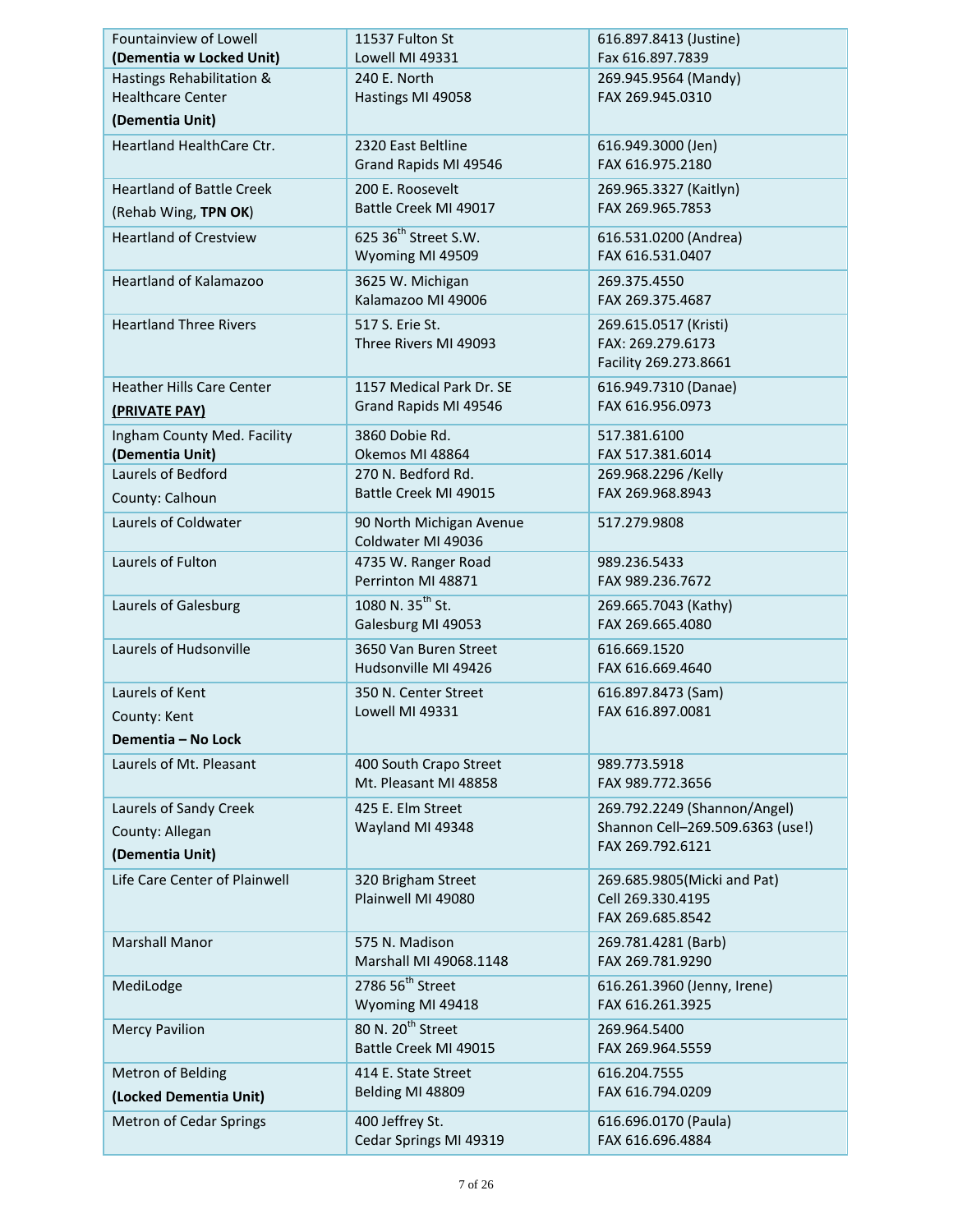| Metron of Forest Hills                               | 1095 Medical Park Dr. SE<br>Grand Rapids MI 49546     | 616.949.7220 (Diane)<br>FAX 616.956.6947                          |
|------------------------------------------------------|-------------------------------------------------------|-------------------------------------------------------------------|
| <b>Metron Greenville</b><br>(Has Vent Unit)          | 828 E. Washington<br>Greenville MI 48838              | 616.754.7186 (Nan)<br>FAX 616.754.0702/754.3860                   |
| <b>Metron of Lamont</b>                              | 13030 Commercial St.<br>Lamont MI 49430               | 616.677.1243 (Robert)<br>FAX 616.677.1460                         |
| Oak Crest - Manor                                    | 7683 Cottonwood Drive<br>Jenison MI 49428             | 616.457.9815 (Christie)<br>FAX 616.457.9616                       |
| Oak Crest - Kentwood                                 | 5980 Eastern<br>Grand Rapids MI 49509                 | 616.455.7087 (Rob)<br>FAX 616.455.1357                            |
| Pilgrim Manor                                        | 200 Leonard St.<br>Grand Rapids MI 49505              | 616.458.1133 (Pat)<br>FAX 616.458.0743                            |
| <b>Plainwell Pines</b>                               | 3260 East B. Avenue<br>Plainwell MI 49080             | 269.349.6649 (Denita)<br>FAX 269.349.2520                         |
| Porter Hills Rehab                                   | 3600 E. Fulton<br>Grand Rapids MI 49546               | Heather 616.813.7817<br>Paige 616.485.0032                        |
| "Marywood"                                           | 153 Lakeside Drive 49503                              | FAX 616.954.1795/309.1037                                         |
| <b>Samaritas</b>                                     | 2000 32 <sup>nd</sup> St. SE                          | 616.452.5900 (Helen)                                              |
| (formerly Luther Village)                            | Grand Rapids MI 49508                                 | FAX 616.452.8525                                                  |
| (Rehab-The Lodge at Maple Creek)                     |                                                       |                                                                   |
| <b>SKLD</b><br>(formerly Heartland of Greenview)     | 1700 Leonard Street N.E.<br>Grand Rapids MI 49505     | 616.456.7243<br>FAX 616.456.0510/Stephanie                        |
| <b>SKLD</b>                                          | 814 E. Lincoln                                        | 616.527.0080 Michelle; 616.902.7027                               |
| (formerly Heartland of Ionia)                        | Ionia MI 48846                                        | FAX 616.527.9443                                                  |
| <b>Sparrow Health Systems -</b><br>Diamondale Center | 4000 N. Michigan Rd.<br>Diamondale MI 48821           | 517.646.6258/646.6517 (Elizabeth)<br>FAX 517.646.0320             |
| SH Blodgett IRC                                      |                                                       | See "Hospital - Acute Rehab" (p.16)                               |
| Spectrum Rehab Center                                | 750 Fuller Ave NE<br>Grand Rapids MI 49503            | 616.486.7043                                                      |
| Spectrum Rehab Center                                | 4118 Kalamazoo SE<br>Grand Rapids MI 49548            | 616.486.7043<br>FAX 616.455.1092                                  |
| (TPN OK)                                             |                                                       |                                                                   |
| St. Anne's Home                                      | 2161 Leonard N.W.<br>Grand Rapids MI 49504            | 616.453.7715<br>FAX 616.453.7359                                  |
| St. Mary's Living Center                             | 1050 4 Mile Rd N.W.                                   | 616.784.0646 (Breanne)                                            |
|                                                      | Grand Rapids MI 49544                                 | FAX 616.785.4504                                                  |
| Tendercare - Kalamazoo                               | 1701 S. 11 <sup>th</sup> Street<br>Kalamazoo MI 49009 | Facility 269.342.1992 (Kim)<br>Cell 269.365.6237 FAX 414.375.3526 |
| Tendercare - South                                   | 2100 E. Provincial HS Dr.<br>Lansing MI 48910         | All Lansing Area Referrals:                                       |
|                                                      | Facility 517.882.2458                                 | Brian Neal: 517.775.6524                                          |
| <b>Tendercare West</b>                               | 731 Starkweather Drive                                | FAX 414.815.5518                                                  |
|                                                      | Lansing MI 48917                                      | Referrals/Brian Neal 517.775.6524<br>FAX 414.815.5518             |
|                                                      |                                                       | Facility 517.323.9133                                             |
| The Pines Health Care Center<br>(Dementia Unit)      | 707 Armstrong Road<br>Lansing MI 48891                | 517.393.5680 (Rachael)<br>FAX 517.393.8311                        |
| Thornapple Manor                                     | 2700 Nashville Road                                   | 269.945.2407 (Darcy 269.945.1326)                                 |
| NO HPM/NO Medicaid in Rehab                          | Hastings MI 49058                                     | <b>Admissions Sara x1026</b>                                      |
| Prefer GLC or S@ H Hospice                           |                                                       | Katie x1017 / Teresa x1016<br>eFAX 855.345.7909 FAX 945.5380      |
| (Dementia Unit)                                      |                                                       |                                                                   |
| Whitehills HealthCare Center                         | 1843 N. Hagedorn<br>East Lansing MI 48823             | 517.332.5061 (Jenna)<br>FAX 517.332.5063                          |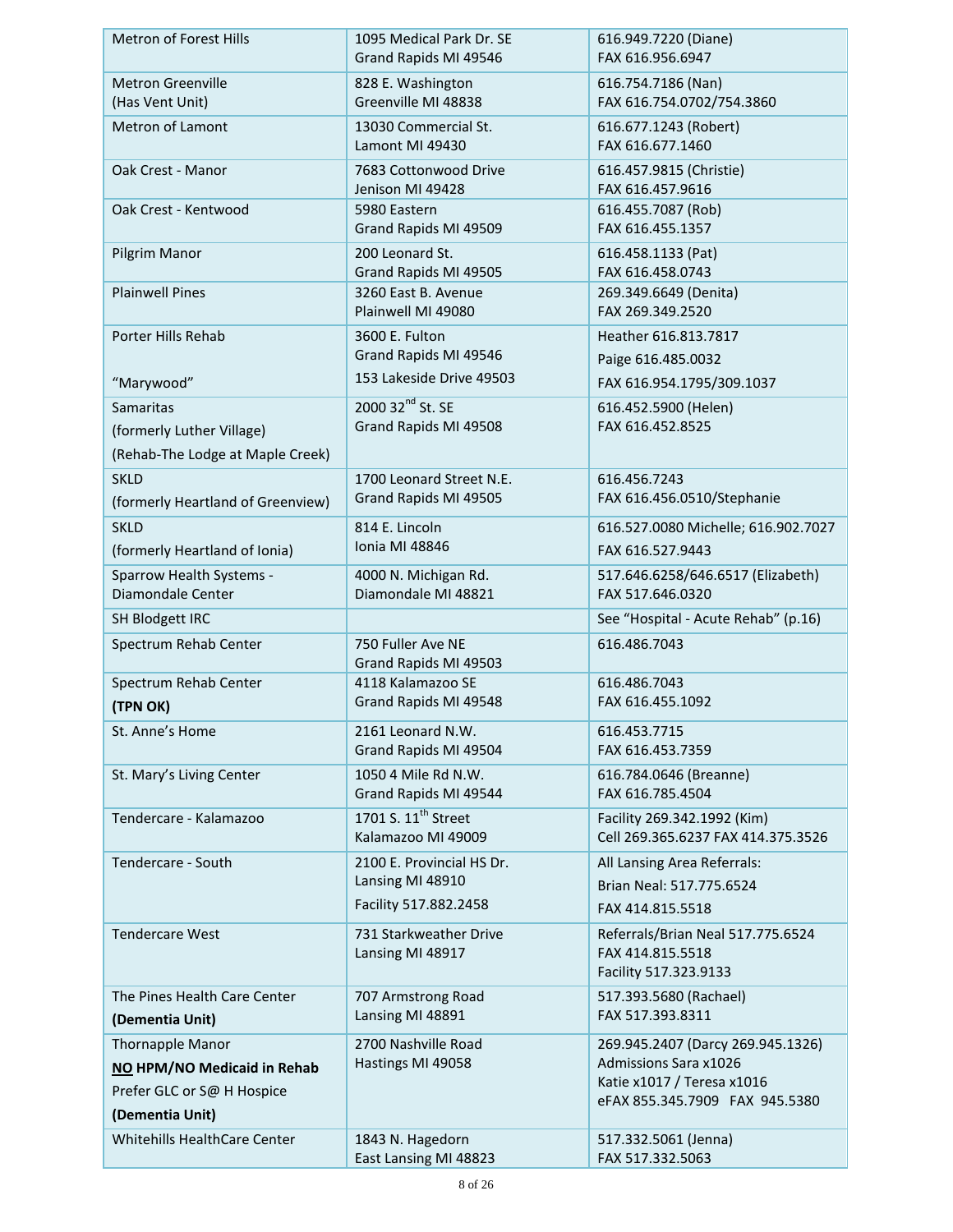| <b>ECF / SNF With VENT UNITS</b>   |                                 |                   |
|------------------------------------|---------------------------------|-------------------|
| White Pine Rehabilitation and Care | 3003 W. Grand River             | 517.546.4210/Jean |
| <b>Center of Howell</b>            | Howell MI 48843                 | FAX 517.546.7661  |
| Metron (Grand Rapids, Greenville,  | 3075 Orchard Vista Drive        | 800.455.6456/Lisa |
| Big Rapids)                        | Suite 100 Grand Rapids MI 49546 | FAX 616.975.5200  |

| <b>FOOD ASSISTANCE</b>            |                       |                                    |
|-----------------------------------|-----------------------|------------------------------------|
| Ensure                            | (Company: Abbott)     | Patient Assistance 866.601.5657    |
|                                   |                       | Pathway Dept (works with patient's |
|                                   |                       | ins. to reduce cost)800.558.7677   |
| Food Assistance Program           | 430 Barfield Drive    | 269.948.3200                       |
| Bridge Card - Barry Co. FIA       | Hastings MI 49058     | FAX 269.948.4101                   |
| <b>Food Bank of South Central</b> | PO Box 408            | 269.964.3663                       |
| Michigan                          | Battle Creek MI 49016 | FAX 269.966.4147                   |
| <b>TVC Food Pantry</b>            | 2750 S. M43 Hwy 49058 | Doug Gonsalves 945.3987            |
|                                   |                       | Cell 908.9847                      |

| <b>FREE CLINICS</b>       |                          |              |
|---------------------------|--------------------------|--------------|
| Allegan Free Clinic       | 311 Hubbard St.          | 269.355.1049 |
| "Seeds of Grace"          |                          |              |
| Catherine's Health Center | 1211 LaFayette Ave NE GR | 616.336.8800 |

| <b>GRIEF SUPPORT AND COUNSELING GROUPS</b> |                           |                  |
|--------------------------------------------|---------------------------|------------------|
| <b>Barry County Community Mental</b>       | 915 W. Green              | 269.948.8041     |
| Health                                     | Hastings MI 49058         | FAX 269.948.9319 |
| <b>DHS</b>                                 | 450 Meadow Run            | 269.948.8465     |
|                                            | Hastings MI 49058         | FAX 269.948.0565 |
|                                            |                           |                  |
| Pine Rest Clinic                           | 9090 S. Rodgers Ct.       | 800.678.1279     |
| (Satellite in Hastings, call Caledonia     | Suite D                   | FAX 616.891.3504 |
| office for appts)                          | Caledonia MI 49316        |                  |
| <b>Spiritual Care Consultants</b>          | 1375 W. Green St/Hastings | 269.929.2901     |

| <b>GUARDIANSHIP - SEE "COURT"</b>  |                   |                    |
|------------------------------------|-------------------|--------------------|
| <b>Guardian &amp; Alternatives</b> | PO Box 240        | 269.782.2953       |
|                                    | Dowagiac MI 49047 | Jackie = $X4$      |
| Good Stewards                      | 241 State St.     | 269.945.8860       |
|                                    | PO Box 283        | Terry 616.755.4039 |
|                                    | Hastings MI 49058 | Orrin 269.838.5018 |

| <b>HEALTH DEPARTMENTS</b>  |                       |                  |
|----------------------------|-----------------------|------------------|
| Barry / Eaton Health Dept. | 330 W. Woodlawn       | 517.543.2430     |
|                            | Hastings MI 49058     | FAX 517.541.2689 |
|                            | 1033 Healthcare Drive | #2. Eaton Co.    |
|                            | Charlotte MI 48813    | #3. Barry Co.    |
| Ionia Health Dept.         | 175 E. Adams          | 616.527.5341     |
|                            | <b>Ionia MI 48846</b> | FAX 616.527.5361 |
| Kent County Health Dept.   | 700 Fuller Ave NE     | 616.632.7100     |
|                            | Grand Rapids MI 49503 | FAX 616.632.7083 |

| <b>HEARING AIDS</b> |                       |                  |
|---------------------|-----------------------|------------------|
| Beltone Hearing Aid | 959 Capital SW        | 269.965.3305     |
|                     | Battle Creek MI 49017 | FAX 269.965.9970 |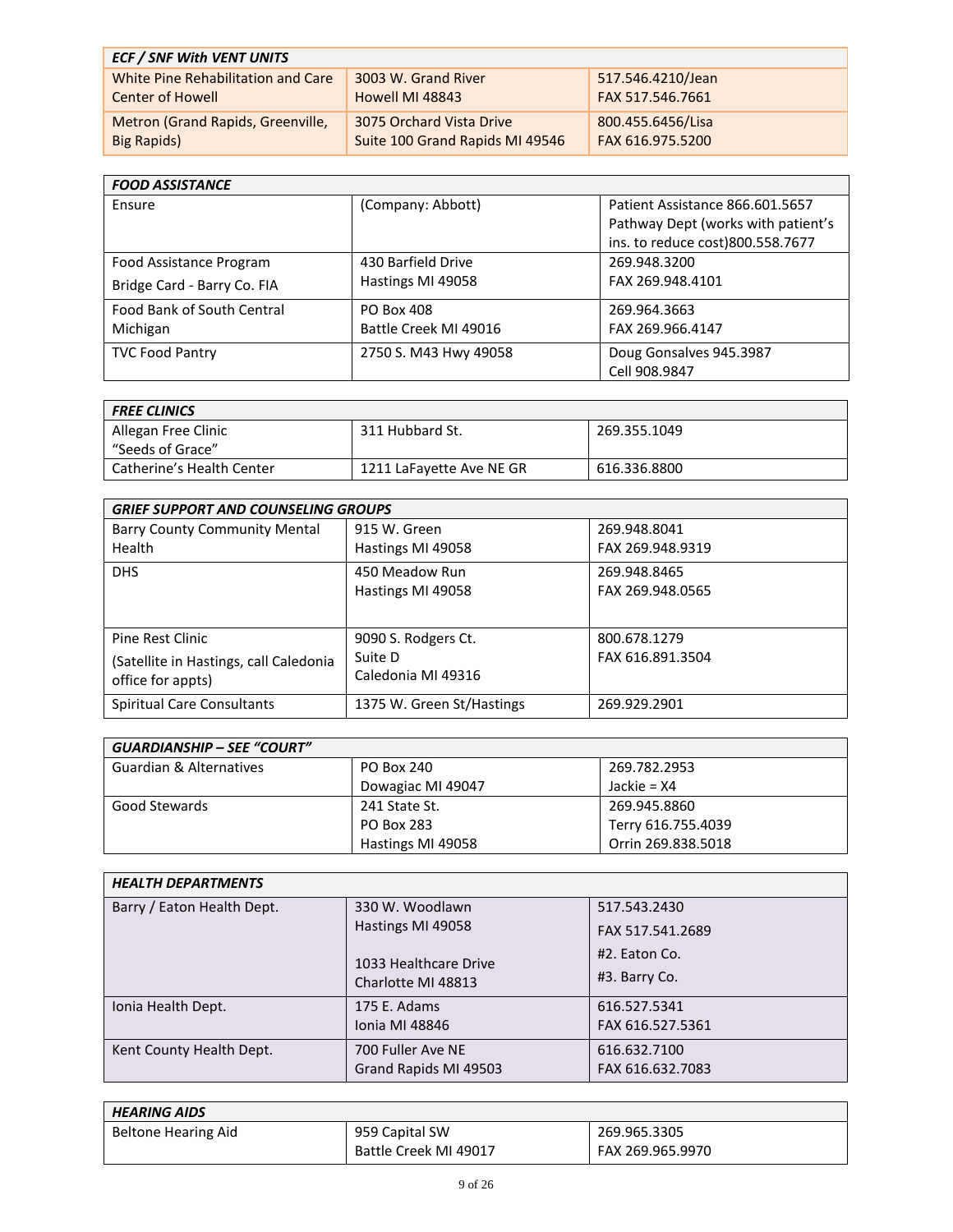| <b>Creekside Hearing Services</b> | 1761 W. M.43 Hwy.<br>Hastings MI 49058 | 269.945.2030<br>FAX 269.945.2112 |
|-----------------------------------|----------------------------------------|----------------------------------|
| Miracle Ear Hearing Aid Ctr       | 4525 Hwy 37<br>Middleville MI 49333    | 616.528.8494                     |

| HOME DELIVERED MEALS AND NUTRITION INFORMATION |                       |                                        |
|------------------------------------------------|-----------------------|----------------------------------------|
| Barry Co. Commission on Aging                  | 320 W. Woodlawn       | 269.948.4856 FAX 269.948.3336          |
|                                                |                       | Hastings MI 49058                      |
|                                                |                       | 1 hot = $$3/1$ cold = $$2$             |
|                                                |                       | Weekends = $$3$ each (frozen)          |
|                                                |                       | Ensure $$1.50$ each, case of $24/\$36$ |
| <b>Eaton County MOW</b>                        | 210 East Lawrence Ave | 517.541.2330                           |
|                                                | Charlotte MI          |                                        |
| <b>Food Bank of South Central</b>              | 5451 Wayne Road       | 269.964.3663                           |
| Michigan                                       | Battle Creek MI 49016 | FAX 269.966.4147                       |
| <b>MSU Cooperative Extension</b>               | 206 W. Court Street   | 269.945.1388                           |
|                                                | Hastings MI 49058     | FAX 269.948.3323                       |

| HOME HEALTH EQUIPMENT AND SUPPLIES               |                            |                                 |  |  |
|--------------------------------------------------|----------------------------|---------------------------------|--|--|
| Straight Medicaid IV ABX Prior Auth 800.727.7223 |                            |                                 |  |  |
| <b>Access Medical</b>                            | 1717 Shaffer St Ste 107    | 800.615.9380 or 269.276.0068    |  |  |
|                                                  | Kalamazoo MI 49048         | FAX 269.276.0074                |  |  |
| Aircare (Contract for Medicare,                  | Muskegon                   | 231.737.7070                    |  |  |
| Medicaid, Wheelchair, Nebs,                      |                            | FAX 231.737.7060                |  |  |
| Enteral, bed, 3+ Commode)                        |                            |                                 |  |  |
| Airlink (Medicare bid for walkers,               | Kalamazoo                  | 269.382.3715                    |  |  |
| Nebs, wheelchair)                                |                            | FAX 269.382.4815                |  |  |
| Airway Oxygen                                    | 1450 West M.43 Suite 7     | 269.945.6267 (FAX 269.945.3728) |  |  |
|                                                  | Hastings MI 49058          |                                 |  |  |
| For Home BiPap:                                  |                            |                                 |  |  |
| Dx of Respiratory Failure<br>1)                  | 595 N. Avenue              | 800.445.5820 (FAX 269.962.9650) |  |  |
| ABG off O2 with PCO2 52<br>2)                    | Battle Creek MI 49017      |                                 |  |  |
| or greater                                       | 2935 Madison SE            | 800.632.0730 (616.247.3900)     |  |  |
| No Medicare O <sub>2</sub>                       | Grand Rapids MI 49548      | FAX 616.243.9932                |  |  |
|                                                  |                            |                                 |  |  |
| No Aetna Better/Medicare,                        | 2955 Claydon SE            | 616.247.3900                    |  |  |
| Meridian, Humana                                 | Wyoming MI 49519           | FAX 616.243.9932                |  |  |
| OK for walkers, wheelchairs                      |                            |                                 |  |  |
|                                                  | 4120 Stadium Drive         | 800.365.1006                    |  |  |
|                                                  | Kalamazoo MI 49008         | FAX 269.372.9868                |  |  |
| American Ramp Systems of MI                      | 480 State Street           | 800.649.5215                    |  |  |
|                                                  | Holland MI 49423           | 616.581.0209                    |  |  |
| Amigo Mobility Center                            | 5234 Plainfield NE Suite C | 616.361.7559                    |  |  |
| (has portable ramps for \$179)                   | Grand Rapids MI 49525      | 866.361.7559                    |  |  |
|                                                  |                            | FAX 616.361.7561                |  |  |
| Apria                                            | 4315 Broadmoor SE, #D      | 616.698.9119                    |  |  |
| Yes Humana, Meridian                             | Grand Rapids MI 49512      | FAX 616.698.0190                |  |  |
| <b>Preferred Provider for Humana</b>             |                            |                                 |  |  |
| and BCN; Must use Provena Vac                    |                            |                                 |  |  |
| <b>CareLinc Medical</b>                          | 602 W. State Street        | 269.945.1686                    |  |  |
| All Medicare O2, DME                             | Hastings MI 49058          | FAX 269.945.2056                |  |  |
| No Humana                                        |                            |                                 |  |  |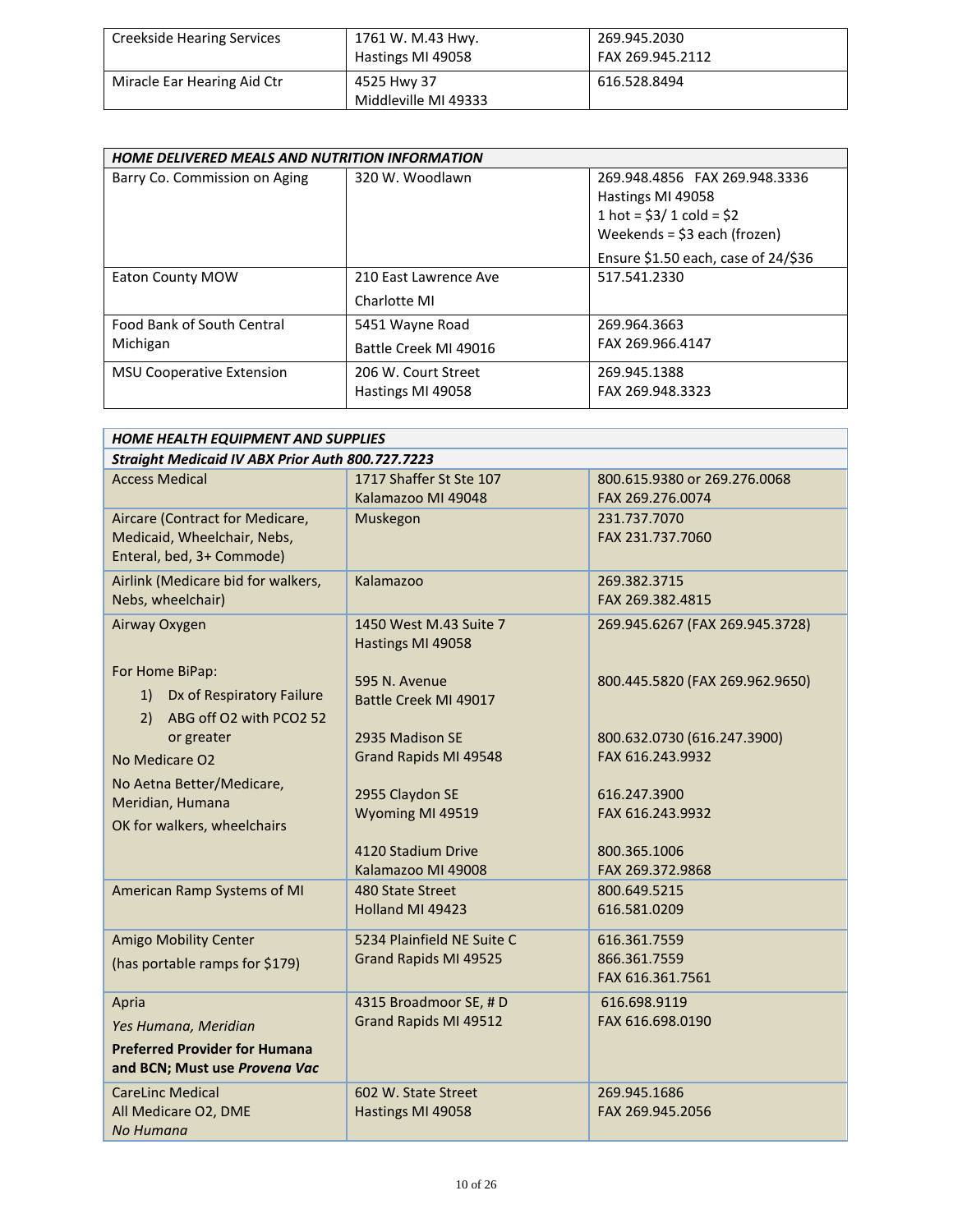| <b>Coram Alternate Site Services</b>         | 4334 Brockton Dr. Suite D         | Nicole 269.615.1243 (IV & Enteral)       |
|----------------------------------------------|-----------------------------------|------------------------------------------|
| Healthcare and CVS (& Apria)                 | Grand Rapids MI 49512             |                                          |
| Coram DME is thru Apria:                     | Coram RN Liaison: Nicole Hastings | Enteral Ph After Hrs 888.334.7978        |
| 800.643.0019                                 |                                   | Enteral FAX 800.693.7322                 |
| FAX 616.698.0190                             |                                   | IV Ph After Hrs 800.333.4402             |
| <b>HAS CONTRACT W/SPECTRUM</b>               |                                   | IV FAX 949.597.2927                      |
| <b>*NO Meridian</b>                          |                                   |                                          |
| <b>Compression Therapy Services</b>          | 780 W Lake Lansing Road Ste 300   | 517.333.3820                             |
|                                              | E. Lansing MI. 48823              | FAX 517.853.3769                         |
| Diabetic Solutions L.L.C.                    | 2041 30 <sup>th</sup> Street      | 877.686.3600                             |
| (Therapeutic Footwear & Custom               | Allegan MI 49010                  | 616.893.9001                             |
| Foot Orthotics)                              |                                   | John Shuper                              |
| <b>Easter Seal Association of MI</b>         | 4065 Saladin Dr. SE               | 800.292.2729                             |
| <b>Access Ramp Assistance</b>                | Grand Rapids MI 49506             | FAX 616.942.2081                         |
|                                              |                                   | Allison (Behavioral Health)              |
|                                              |                                   | 616.942.2081 ex 2218                     |
|                                              |                                   | Kaitlyn (Sr Reach Care Manager)          |
|                                              |                                   | 616.591.9102                             |
| <b>KCI (No Medicaid)</b>                     | 1975 Waldorf Suite E              | All calls 800.275.4524 (Home VAC)        |
|                                              | Grand Rapids MI 49544             | Temp Craig Richardson: 616.238.4972      |
| <b>Humana and BCN use Apria</b>              | GR Rep Darrin 616.843.5645        | FAX 888.245.2295                         |
| (HP of MI & BNC of Great Lks.OK)             | GR Service Center: 616.735.1982   |                                          |
| (Provena Vac) *                              |                                   |                                          |
| Lifespan Home Medical Equipment              | 166 E. Goodale                    | 800.254.5939                             |
|                                              | Battle Creek MI 49017             | FAX 269.660.3650                         |
| Lincare DME:                                 | 4665 Broadmoor Ave. SE            | 616.656.1458                             |
| Brian/Liaison has tank in car,               | Ste 125/GR MI 49512               | FAX 616.656.2682                         |
| Enteral, negs, walkers, o2 OK,<br>wheelchair |                                   |                                          |
| Yes Humana, No Meridian                      |                                   |                                          |
| Lincare                                      | 3631 44 <sup>th</sup> Street SE   | Pharmacy 616.554.3530                    |
| Hosp Liaison Brian Mack.has tank             | Ste C                             | 866.576.0326                             |
| in car/ 313.477.0081                         | Kentwood MI 49512                 | FAX 616.554.6171                         |
| <b>IV Infusion</b>                           |                                   |                                          |
| <b>Mary Free Bed Orthotics</b>               | 235 Wealthy SE GR 49503           | 616.242.0315                             |
|                                              |                                   | FAX 616.454.2624                         |
| <b>Motion Technologies</b>                   |                                   | 616.706.4579 Kelly                       |
| (CPM)                                        |                                   | (CPM/Scott handles SCDs/Sequential       |
|                                              |                                   | <b>Compression Devices; NOT Medicare</b> |
|                                              |                                   | covered)                                 |
|                                              |                                   | FAX 866.261.0391                         |
| <b>Optioncare IV Infusion</b>                | 5360 Holiday Terrace              | 800.867.2611                             |
| For Vanco, Tobra, Cent:                      | Suite 18                          | Ashley - 616.228.9501                    |
| "Optioncare Pharmacy to dose"                | Kalamazoo MI 49009                | Brenda - 616.490.6642                    |
| For ALL: "Picc line care/labs per            |                                   | FAX 616.588.6083                         |
| <b>Optioncare Protocol"</b>                  | 110 S. 64th Ave. Suite B          |                                          |
| <b>Preferred provider:</b>                   | Coopersville MI 49404             |                                          |
| <b>UHC, &amp; United Medicare/Medicaid</b>   |                                   |                                          |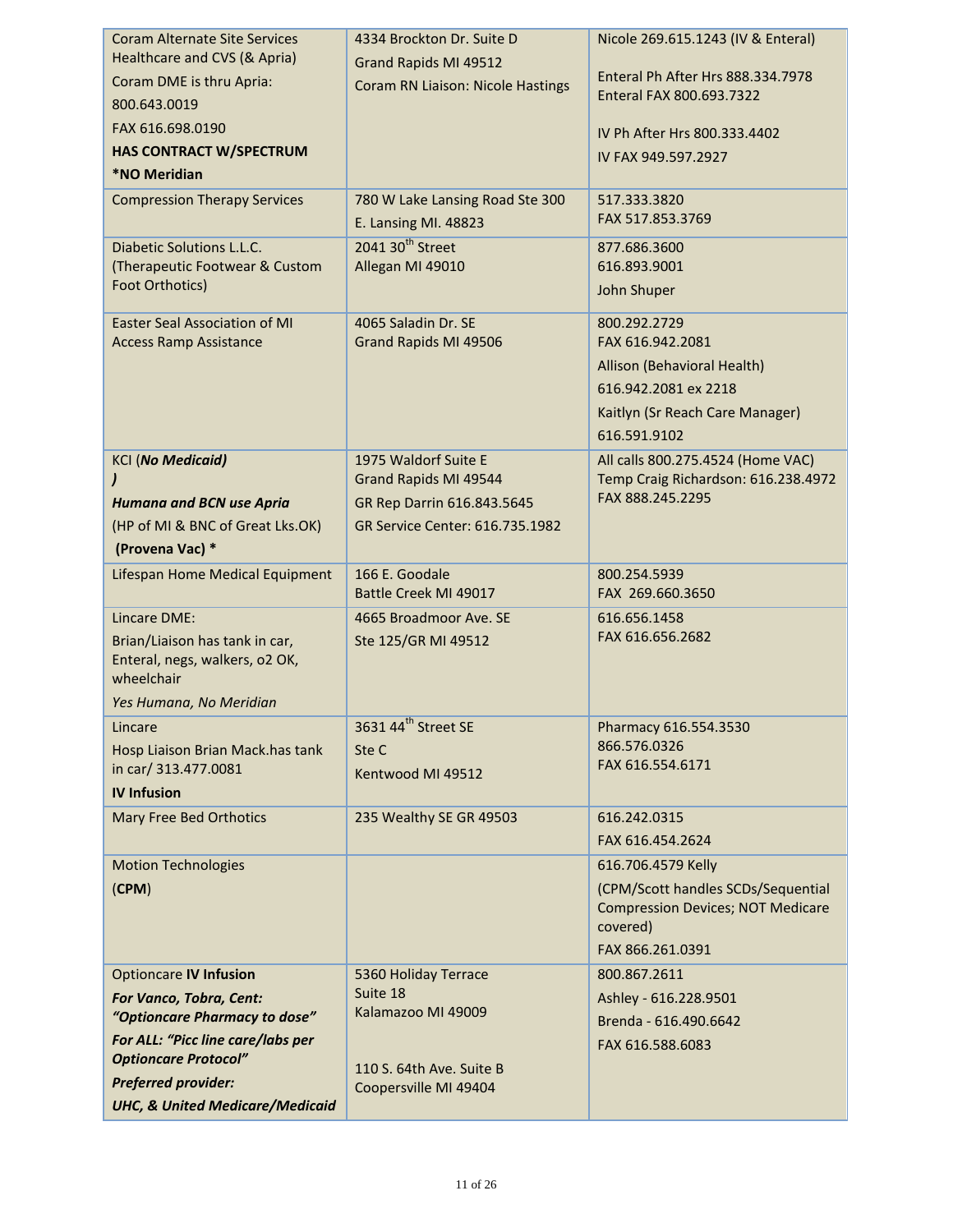|                                                                                              | <b>Sparrow DME</b>                   | 3192 S. Commerce Lane           | lonia 616.522.0515   |
|----------------------------------------------------------------------------------------------|--------------------------------------|---------------------------------|----------------------|
|                                                                                              |                                      | Ste C-4                         | FAX 616.522.0517     |
|                                                                                              |                                      | Jonia MI 48846                  | Lansing 517.364.2115 |
|                                                                                              |                                      |                                 | FAX 517.371.1227     |
|                                                                                              | <b>Veterans Administration (VFW)</b> | 304 S. State                    | 517.852.9260         |
|                                                                                              | Post 8260                            | Nashville MI 49073              |                      |
|                                                                                              | VFW Post 422                         | 10353 Stoney Point Road         | 269.623.2278         |
|                                                                                              |                                      | Delton MI 49046                 |                      |
|                                                                                              | <b>Wright and Filippis</b>           | <b>GR</b> office                | 616.531.1340         |
|                                                                                              |                                      |                                 | FAX 616.531.1582     |
|                                                                                              | NO CPM's -FAX to: Motion             | KZOO (Covers Hastings):         | 269.226.2617         |
|                                                                                              | <b>Technologies</b>                  |                                 | FAX 269.345.2431     |
|                                                                                              |                                      | <b>Battle Creek Ray Barlond</b> | 269.979.5760         |
|                                                                                              |                                      |                                 | FAX 269.979.7529     |
| Call any local pharmacy to inquire about equipment and supplies they may be able to provide. |                                      |                                 |                      |
|                                                                                              |                                      |                                 |                      |

| See Also Private Duty Home Aide List (provided by Nicole Campeau)<br>Advisa Care Home Healthcare<br>4280 Cascade Road<br>616.942.5570<br>FAX 616.942.5695<br>Grand Rapids MI 49546<br>Arcadia<br>511 Wilson Ave. NW<br>616.530.0783<br>FAX 616.530.3893<br>Ste C-D<br>Grand Rapids MI 49534 | <b>HOME HEALTH SERVICES</b> |  |  |  |
|---------------------------------------------------------------------------------------------------------------------------------------------------------------------------------------------------------------------------------------------------------------------------------------------|-----------------------------|--|--|--|
|                                                                                                                                                                                                                                                                                             |                             |  |  |  |
|                                                                                                                                                                                                                                                                                             |                             |  |  |  |
|                                                                                                                                                                                                                                                                                             |                             |  |  |  |
|                                                                                                                                                                                                                                                                                             |                             |  |  |  |
|                                                                                                                                                                                                                                                                                             |                             |  |  |  |
|                                                                                                                                                                                                                                                                                             |                             |  |  |  |
|                                                                                                                                                                                                                                                                                             |                             |  |  |  |
| 5413 S.W. Ave<br>888.771.6400                                                                                                                                                                                                                                                               |                             |  |  |  |
| Ste D-E<br>269.384.6789                                                                                                                                                                                                                                                                     |                             |  |  |  |
| Portage MI 49009                                                                                                                                                                                                                                                                            |                             |  |  |  |
|                                                                                                                                                                                                                                                                                             |                             |  |  |  |
| Angel Care (Private Duty)<br>2517 Burton Street SE<br>616.245.8899                                                                                                                                                                                                                          |                             |  |  |  |
| Grand Rapids MI 49546<br>FAX 616.245.8886                                                                                                                                                                                                                                                   |                             |  |  |  |
| Medicaid Waiver Home Help<br>200 W Michigan<br>800.626.6719                                                                                                                                                                                                                                 |                             |  |  |  |
| Program - MI Choice (Burnham<br>Intake Direct #269.441.0973                                                                                                                                                                                                                                 |                             |  |  |  |
| Battle Creek MI 49017<br>Brook)<br>FAX 269.965.0021                                                                                                                                                                                                                                         |                             |  |  |  |
| 5500 Northland Dr. #1 NF                                                                                                                                                                                                                                                                    |                             |  |  |  |
| <b>Guardian Angels</b><br>616.361.3940                                                                                                                                                                                                                                                      |                             |  |  |  |
| Grand Rapids MI 49525<br>FAX 616.361.3946                                                                                                                                                                                                                                                   |                             |  |  |  |
| VA Home Based Med Care<br><b>Battle Creek VA</b><br>888.214.1247 x33709                                                                                                                                                                                                                     |                             |  |  |  |
| FAX 269.223.6096                                                                                                                                                                                                                                                                            |                             |  |  |  |

| HOMECARE RN/OT/PT/BA/SW (MUST be homebound) |                                                                                                                       |                                                                                                   |
|---------------------------------------------|-----------------------------------------------------------------------------------------------------------------------|---------------------------------------------------------------------------------------------------|
| <b>Advanced Professionals</b>               | 4433 Byron Center Road S.W. Ste-C<br>Grand Rapids MI 49519                                                            | 616.261.5189                                                                                      |
| Arcadia                                     | 728 Pleasant Street Suite 4<br>St. Joseph MI 49085<br>5413 S. Westnedge Ave<br>Portage MI 4900<br><b>Grand Rapids</b> | 800.542.9667<br>FAX 269.983.0822<br>269.384.6988<br>FAX 269.384.6789<br>616.735.4506 FAX 530.3893 |
| Bronson at Home<br>(formerly Lifespan)      | 165 N. Washington<br>Battle Creek MI 49037                                                                            | 269.245.3700<br>FAX 269.245.3605                                                                  |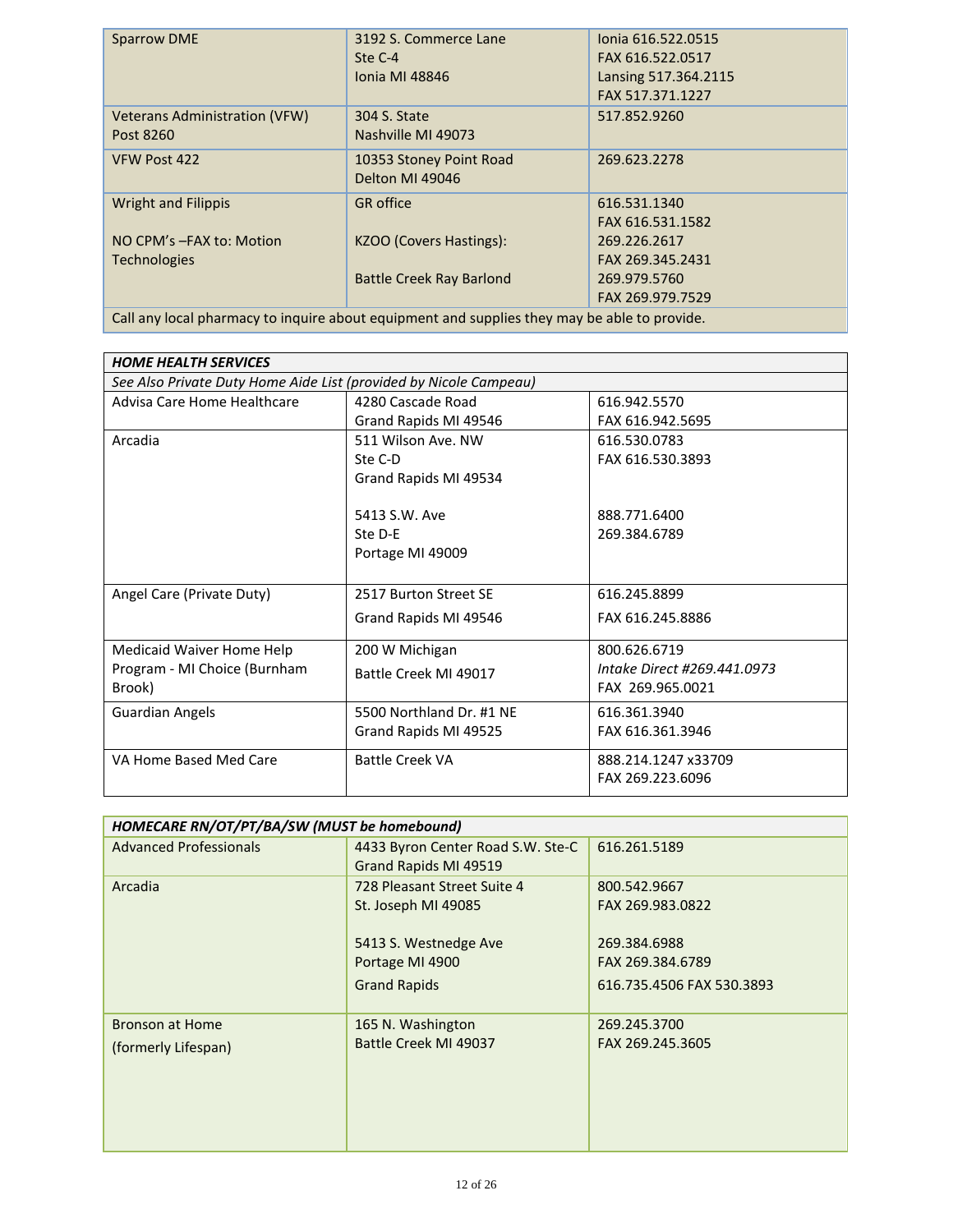| <b>Elara Caring Network</b><br>(formerly Great Lakes Caring) | Grand Rapids/N. Barry Co<br>Hastings/S. Barry Co (Kalamazoo) | 800.379.1600 (good for after hours)<br>N. Barry 616.975.6200<br>FAX 616.975.5400<br>S. Barry 269.372.8555<br>FAX 866.761.5657 |
|--------------------------------------------------------------|--------------------------------------------------------------|-------------------------------------------------------------------------------------------------------------------------------|
| <b>Guardian Angel</b>                                        | 3280 Beltline Court                                          | 616.361.3940<br>FAX 616.361.3946                                                                                              |
| (covering Kent and Ottawa<br>Counties)                       | Suite 200<br>Grand Rapids MI 49525                           |                                                                                                                               |
| <b>Heartland Home Health</b>                                 | 3230 Eagle Park Dr. NE                                       | 616.942.7733                                                                                                                  |
| <b>YES UHC</b>                                               | Grand Rapids MI 49525                                        | FAX 800.878.9657                                                                                                              |
| <b>Interim Health Care</b>                                   | 1971 E. Beltline Ave #216                                    | 616.719.2928                                                                                                                  |
| Some Humana OK                                               | Grand Rapids MI 49525                                        | FAX 616.575.1322                                                                                                              |
| <b>Kindred Home Care</b>                                     | 625 Kenmoor Ave SE                                           | 616.942.5744                                                                                                                  |
| (formerly Gentiva)                                           | Suite 306<br>Grand Rapids MI 49546                           | FAX 616.942.2491                                                                                                              |
| *NO Humana Gold                                              |                                                              |                                                                                                                               |
| Mary Free Bed at Home<br>(formerly Residential)              | 235 Wealthy St SE<br>Grand Rapids MI 49503                   | 866.902.4000<br>FAX 866.903.4000                                                                                              |
| NO Meridian, Humana, UHC                                     |                                                              |                                                                                                                               |
| <b>Mercy Health Home Care</b>                                | 1430 Monroe NW                                               | 616.685.8800                                                                                                                  |
| (formerly St. Mary's)                                        | Suite 120 Grand Rapids 49505                                 | FAX 616.685.8807                                                                                                              |
| <b>Porter Hills Homecare</b>                                 | 4450 Cascade Road SE Suite 200                               | Main 616.949.5140                                                                                                             |
| Psych RN Available                                           | Grand Rapids MI 49546                                        | 616.260.4392 Ashley                                                                                                           |
|                                                              |                                                              | 616.813.7817 Rehab/Michelle<br>FAX 616.575.5123                                                                               |
| <b>Pure Health Home Care</b>                                 | 1000 East Paris SE Ste. 310                                  | 877.234.6188                                                                                                                  |
|                                                              | Grand Rapids MI 49508                                        | FAX 616.940.9807                                                                                                              |
|                                                              |                                                              | FAX 888.253.0263                                                                                                              |
| Reverence Home Health and                                    | 5445 Ali Drive                                               | 888.246.6322                                                                                                                  |
| Hospice<br><b>Yes BCN</b>                                    | Grand Blanc MI 48439                                         | FAX 877.561.7891                                                                                                              |
| Spectrum at Home                                             | 1401 Cedar Street NE                                         | 616.486.3777                                                                                                                  |
| (formerly Pennock Homecare)                                  | Grand Rapids MI 49053                                        | FAX 616.486.3998                                                                                                              |
| No Merridian Medicare                                        |                                                              |                                                                                                                               |
| <b>Regular Merridian OK</b>                                  |                                                              |                                                                                                                               |
| <b>Sparrow Homecare</b>                                      | (Lansing and Charlotte)                                      | 517.364.8600                                                                                                                  |
| (Clarksville, Ionia, Lake O, Lowell,                         |                                                              | Laura (Direct) 517.364.8622                                                                                                   |
| Lansing, Charlotte)                                          |                                                              | FAX 517.364.8610                                                                                                              |
| <b>United Nursing</b>                                        | 2925 Portage Street                                          | 269.226.9363                                                                                                                  |
| <b>Yes Meridian</b>                                          | Kalamazoo MI 49001                                           | FAX 269.226.9708                                                                                                              |
|                                                              |                                                              | Byron Center Office 616.301.7021                                                                                              |
|                                                              |                                                              | FAX 616.325.1390                                                                                                              |
| V.A. Homecare                                                |                                                              | See VETERANS                                                                                                                  |

| <b>HOMELESS ASSISTANCE &amp; SHELTERS</b>                         |                               |                  |
|-------------------------------------------------------------------|-------------------------------|------------------|
| See Also FOOD ASSISTANCE, DOMESTIC VIOLENCE & HUMANS SERVICE ORGS |                               |                  |
| Family Promise Shelter (Barry Cty)                                | 2920 S M-37 Hastings MI 49058 | 269.953.6189     |
| 12 churches, 1 week ea, then move                                 |                               |                  |
| Freedom House Ministries                                          | P.O. Box 7730                 | 616.774.8606     |
|                                                                   | Grand Rapids MI 49501         | FAX 616.281.4258 |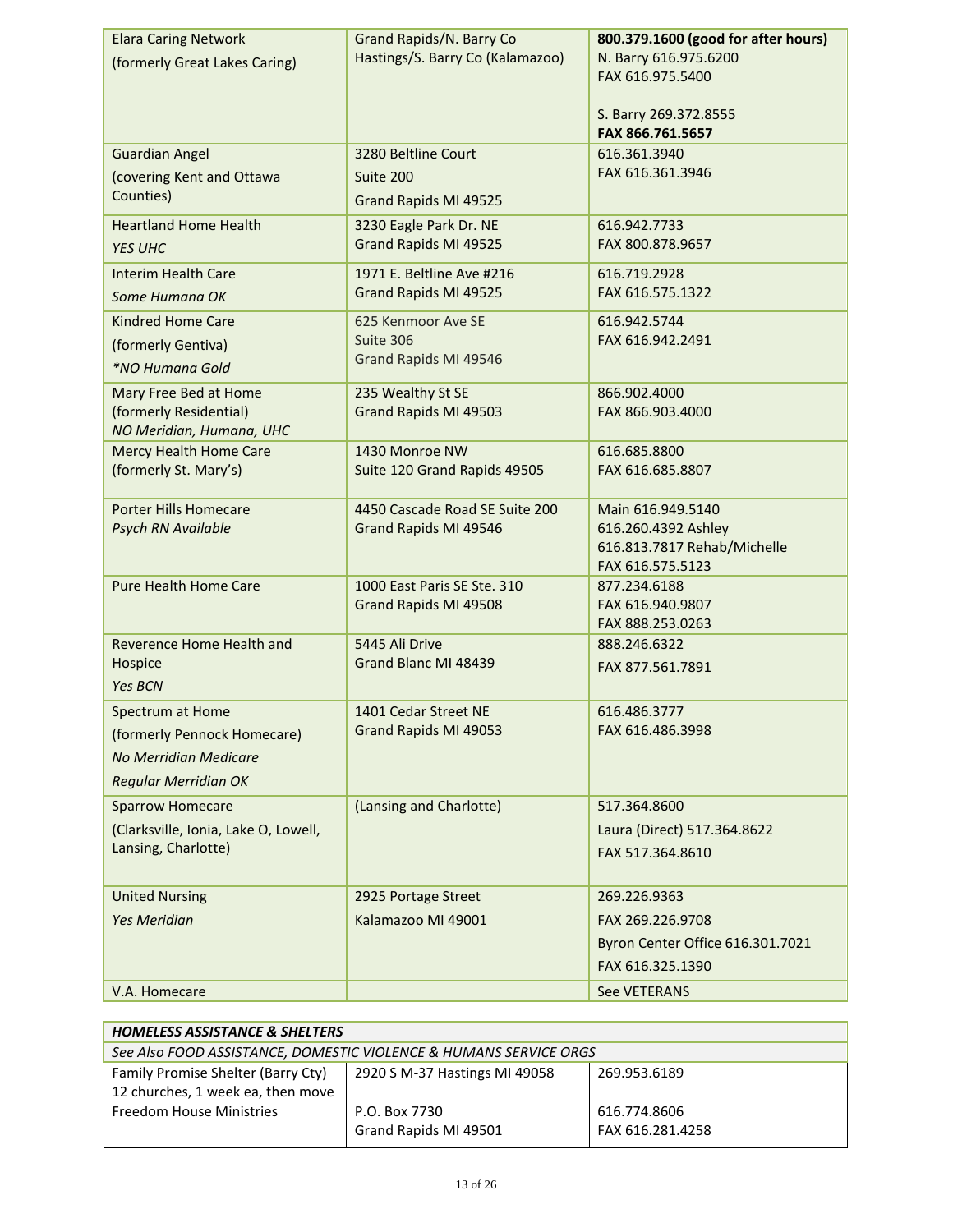| <b>Grand Rapids Urban League</b> | 745 Eastern SE           | 616.245.2207     |
|----------------------------------|--------------------------|------------------|
|                                  | Grand Rapids MI 49503    | FAX 616.245.7026 |
| <b>Greater Grand Rapids</b>      | 906 South Division Ave   | 616.475.5220     |
| Interfaith Hospitality Network   | Suite 205                | FAX 616.475.5286 |
|                                  | Grand Rapids MI 49507    |                  |
| Have Mercy Shelter               | 117 W. Cass St           | 616.225.8055     |
|                                  | Greenville MI 48838      |                  |
| Kalamazoo Gospel Mission         | Kalamazoo Gospel Mission | 269.345.2974     |
| (Homeless)                       | 448 North Burdick St.    | FAX 269.345.9169 |
|                                  | Kalamazoo MI 49007       |                  |
| <b>Mel Trotter Ministries</b>    | 225 Commerce Ave SW      | 616.454.8249     |
| (Homeless) Arrive @ 1500         | Grand Rapids MI 49503    | FAX 616.454.5255 |
| Pine Rest deMey Center           | 620 Century SW           | 877.638.9945     |
|                                  | Grand Rapids MI 49503    | FAX 616.242.9565 |
| Raves Domestic Violence Center   | Ionia                    | 616.527.3351     |
| (Women and Children)             |                          | 1.800.720.7233   |
| The Guiding Light Mission        | 255 S. Division Ave.     | 616.451.0236     |
| (Homeless)                       | Grand Rapids MI 49503    | FAX 616.451.8723 |
| Thresholds Inc.                  | 1225 Lake Drive          | 616.774.0853     |
|                                  | Grand Rapids, MI 49506   | FAX 616.774.0328 |
| <b>VOA</b>                       | 430 N Larch St           | 517.484.4414     |
| (Homeless) Arrive @ 1500         | Lansing                  |                  |
| <b>YWCA</b>                      | 25 Sheldon Blvd SE       | 616.459.4681     |
|                                  | Grand Rapids MI 49503    | FAX 616.459.5423 |
| Veterans                         |                          | See VETERANS     |

| HOSPICE (HOSPICE HOMES- see next section)                  |                                                                                                           |                                  |
|------------------------------------------------------------|-----------------------------------------------------------------------------------------------------------|----------------------------------|
| Some are private pay; some Medicaid will pay Room & board. |                                                                                                           |                                  |
|                                                            | Inform Hospice if you know pt needs: Hosp Bed, 02, Commode, Walker, Bedpan, Diapers, Blue Pad, Tray Table |                                  |
| Aspire Palliative Care (no hospice)                        | HQ in TN, but work in MI                                                                                  | 616.432.2989<br>FAX 844.249.5579 |
| <b>Eaton Community Palliative Care</b>                     | 2675 Cochran                                                                                              | 517.543.5310                     |
| (Hospice & Palliative)                                     | Charlotte MI 48813                                                                                        | FAX 517.543.4401                 |
| In Home care is for Amish only                             |                                                                                                           |                                  |
| (next section lists hospice home)                          |                                                                                                           |                                  |
|                                                            |                                                                                                           |                                  |
| <b>Elara Caring Network</b>                                | 630 Kenmoor Ave SE #200                                                                                   | 800.379.1600                     |
| (No Palliative)                                            | Grand Rapids MI 49546                                                                                     | FAX 866.761.5657                 |
| <b>Public Grief support</b>                                | 3100 West Road                                                                                            | SW Amberlee 616.258.0064         |
|                                                            | E. Lansing MI 48823                                                                                       | 517.351.4100 FAX 866.761.5657    |
| <b>Heartland Hospice (GR &amp; Lansing)</b>                | 3230 Eagle Park Dr. NE #200                                                                               | 888.427.7311                     |
|                                                            | SE Grand Rapids MI 49525                                                                                  | FAX 616.956.7617                 |
| (+Palliative)                                              |                                                                                                           |                                  |
| <b>Holland Home-Faith Hospice</b>                          | 2100 Raybrook SE                                                                                          | 616.235.5100 / 616.235.5113      |
| (+Palliative)                                              | Grand Rapids MI 49546                                                                                     | FAX 616.235.2752                 |
| <b>Hospice of Michigan</b>                                 | 989 Spaulding SE                                                                                          | 616.454.1426                     |
| (+Palliative)                                              | Ada MI 49301                                                                                              | FAX 616.356.5234                 |
| Hospice of Lansing & Ionia Area                            | 3186 Pine Tree Rd                                                                                         | 616.527.0681                     |
| (No Palliative)                                            | Lansing MI 48911                                                                                          | FAX 517.882.8822                 |
| (Lansing provides Ionia Services)                          |                                                                                                           |                                  |
| <b>Hospice Care of SW MI</b>                               | 222 N. Kalamazoo Mall                                                                                     | 269.345.0273                     |
| (former Hosp Kalamazoo)                                    | Suite 100 Kalamazoo MI 49007                                                                              | FAX 269.345.8522                 |
| <b>Grief support Groups for Public</b>                     |                                                                                                           |                                  |
|                                                            |                                                                                                           |                                  |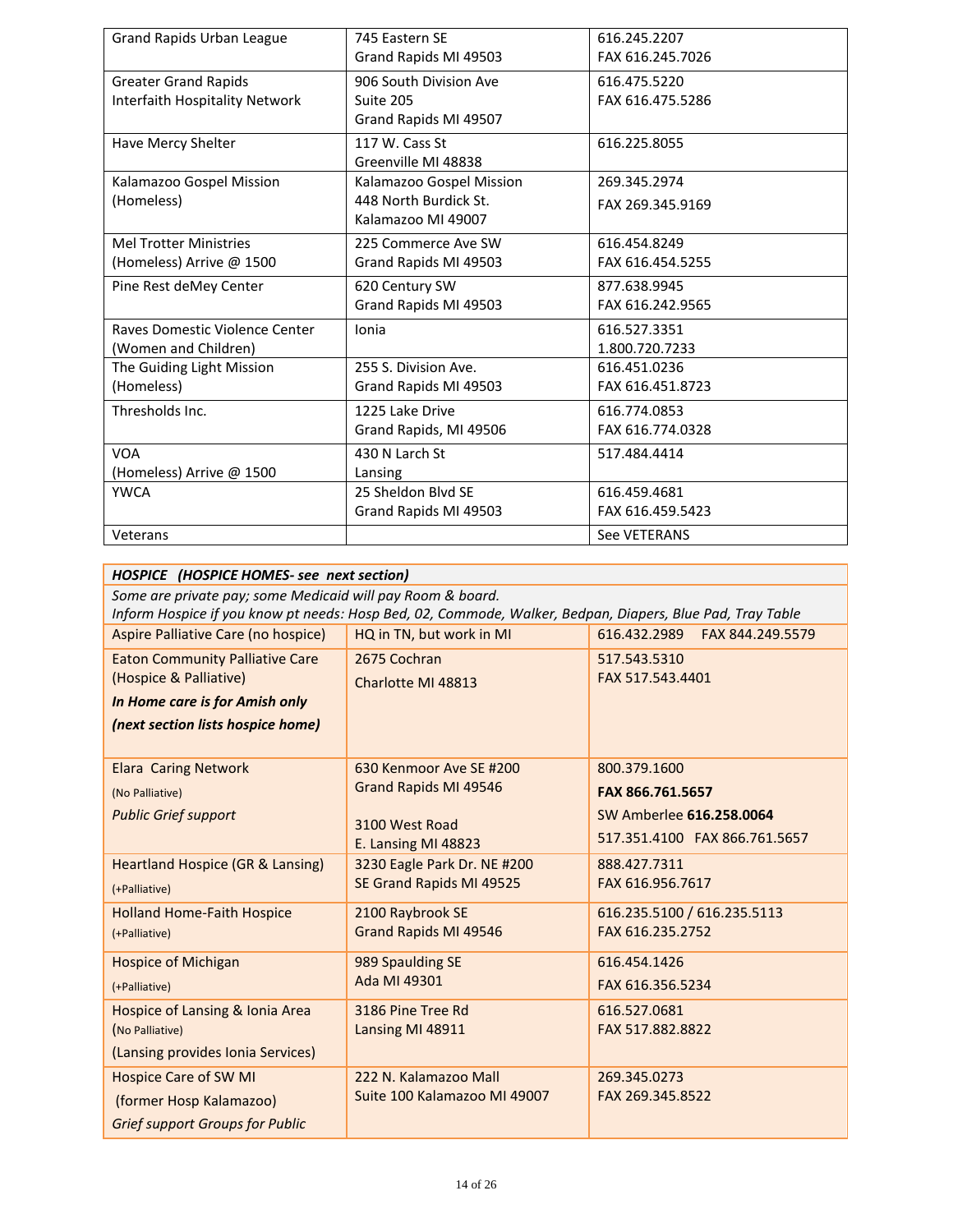| <b>Kindred Hospice</b>                                                       | 625 Kenmoor Ave SE Suite 115                                            | 616.249.3043<br>FAX 616.957.1943                 |
|------------------------------------------------------------------------------|-------------------------------------------------------------------------|--------------------------------------------------|
| (No Palliative) (formerly Gentiva)                                           | Grand Rapids MI 49546                                                   |                                                  |
| <b>Reverence Home Health and</b>                                             | 5445 Ali Drive                                                          | 888.246.6322                                     |
| Hospice                                                                      | Grand Blanc MI 48439                                                    | FAX 877.561.7891                                 |
| (No Palliative) (formerly Borgess)                                           |                                                                         | <b>Yes BCN</b>                                   |
| <b>Sparrow Hospice</b>                                                       | (Lansing and Charlotte)                                                 | 517.364.7200                                     |
| (+Palliative)                                                                |                                                                         | FAX 517.364.7227                                 |
| (Clarksville, Ionia, Lake O, Lowell,                                         |                                                                         |                                                  |
| Lansing, Charlotte)                                                          |                                                                         |                                                  |
| <b>Spectrum Health Hospice</b>                                               | 750 Fuller Ave SE                                                       | 616.391.4200 Hospice                             |
| (+Palliative) Public Grief support                                           | <b>Grand Rapids MI 49503</b>                                            | 616.391.4244 Home Palliative<br>FAX 616.391.5820 |
| <b>Wings of Hope Hospice</b>                                                 | 530 Linn Street                                                         | 269.686.8659                                     |
| (+Palliative)                                                                | Allegan MI 49010                                                        | FAX 269.686.9643                                 |
|                                                                              | HOSPICE HOMES (in all cases, NO one on one, NO wandering, NO behaviors) |                                                  |
| Hospice of SW MI (Rose Arbor &                                               | <b>Rose Arbor Hospice Residence</b>                                     | 269.345.0273                                     |
| <b>Glen Arbor Hospice Residence)</b>                                         | 5473 Croyden Ave                                                        |                                                  |
| (\$225/day; 2 wk deposit)                                                    | Kalamazoo MI 49009<br><b>Glen Arbor Hospice Residence</b>               | 269.979.6440<br>269.245.3641 Referrals           |
| 2 locations                                                                  | 5470 Glen Cross Rd                                                      |                                                  |
|                                                                              | Battle Creek MI 49015                                                   |                                                  |
| <b>Eaton Community Palliative Care</b>                                       | 2675 South Cochran                                                      | 517.543.5310                                     |
| (Hospice)                                                                    | <b>Charlotte MI</b>                                                     | Sherri/Emily/Latonya/Judy                        |
| Volunteer Staffed; (\$200/day or                                             |                                                                         | FAX 517.543.4401                                 |
| sliding scale, + \$200 cleaning fee)<br><b>Glenn Arbor Hospice Residence</b> | 5470 Glenn Cross Rd                                                     | 269.345.0273                                     |
| \$225/day Accepts Medicaid.                                                  | Battle Creek MI 49015                                                   |                                                  |
| Finance Assist Paperwork available.                                          |                                                                         |                                                  |
| (Assoc w/ Hospice Care of SW MI)                                             |                                                                         |                                                  |
| <b>Holland Home Trillium Woods</b>                                           | 8214 Pfeifer Farms Drive SW                                             | 616.235.5113                                     |
| (3 beds) \$350/day.                                                          | Byron Center MI 49315                                                   |                                                  |
| \$1500 Deposit. Just Traditional &                                           |                                                                         |                                                  |
| <b>Priority Health Medicaid</b><br><b>Hospice House of Shiawassee</b>        | 2005 Copas Rd                                                           | 989.743.9000                                     |
| (free, must have Hospice org that                                            | Owosso MI 48867                                                         | Dir Janet Sherrad 989.277.4050                   |
| provides DME etc.)                                                           |                                                                         |                                                  |
| Kairos Dwelling.Free                                                         | 2945 Gull Road                                                          | 269.381.3688                                     |
| 4 rooms, tour preferred                                                      | Kalamazoo MI 49048                                                      | FAX 269.388.8016                                 |
| (Free; uses Reverence and Hospice                                            |                                                                         |                                                  |
| of MI)<br><b>Mother Teresa Home</b>                                          | 308 N. Walnut Street                                                    | 517.484.5494                                     |
| (free/donation based, must use                                               | Lansing MI 48933                                                        | FAX 866.678.5053                                 |
| Hospice that provides DME, etc.)                                             |                                                                         |                                                  |
| <b>Hospice House of Shiawassee Cty</b>                                       | 2005 Copas Rd                                                           | 989.277.4050 (Dir. Janet Sherrad)                |
| (free)                                                                       | Owasso MI 48007                                                         | FAX 989.743.9000                                 |
| <b>Sparrow Hospice House</b><br><b>Donation based</b>                        | <b>Sparrow Hosp (St Lawrence</b><br>campus) 1210 W. Saginaw St          | 517.364.7200<br>888.636.8236                     |
|                                                                              | Lansing MI 48915                                                        |                                                  |
| <b>Stoneleigh Residence</b>                                                  | 3411 Stoneleigh Dr.                                                     | 517.882.6336                                     |
| (\$225/day R &B)                                                             | Lansing MI 48910                                                        | FAX 517.882.1612                                 |
| <b>Wings Home</b>                                                            | 330 Linn St. Allegan 49010                                              | 269.686.9232                                     |
| (free; uses Wings of Hope Hospice)                                           |                                                                         |                                                  |
|                                                                              |                                                                         |                                                  |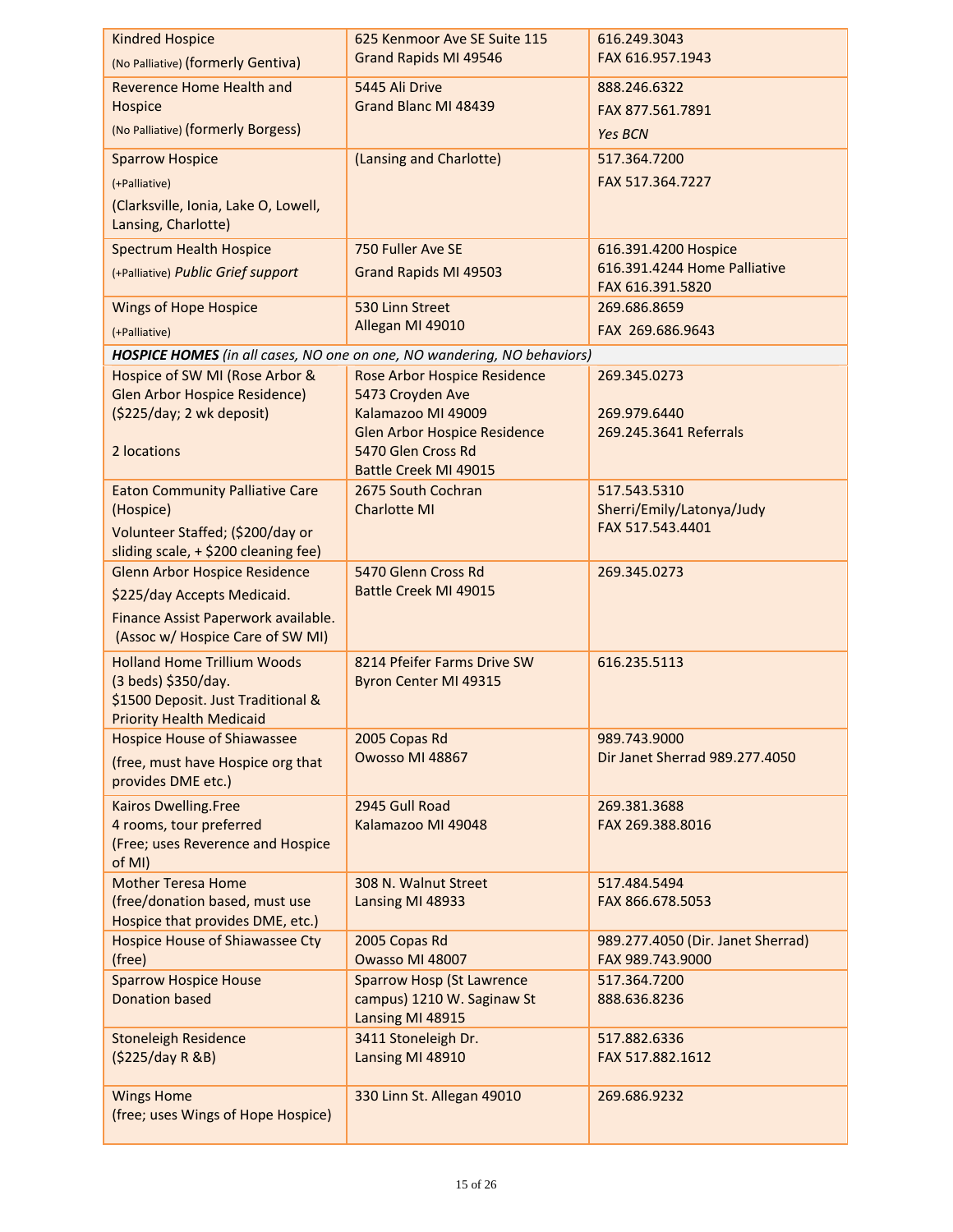| <b>HOSPITALS</b>                            |                                              |                                                                                                                  |
|---------------------------------------------|----------------------------------------------|------------------------------------------------------------------------------------------------------------------|
| Allegan General                             | 555 Linn Street<br>Allegan MI 49010          | 269.686.4070<br>FAX 269.666.4344                                                                                 |
| Allegan Medical Clinic                      | 551 Linn Street<br>Allegan MI 49010          | 269.686.5877<br>FAX 269.686.5899                                                                                 |
| <b>Battle Creek Health Systems</b>          | 300 N. Avenue                                | 269.245.8000                                                                                                     |
| ("Bronson Battle Creek")                    | Battle Creek MI 49017                        | FAX 269.245.5946                                                                                                 |
| <b>Borgess Medical Center</b>               | 1521 Gull Road<br>Kalamazoo MI 49048         | 269.226.7000<br>FAX 269.226.6950                                                                                 |
| Borgess-Pipp Hospital Plainwell             | 411 Naomi Plainwell MI 49080                 | (269).685.0700                                                                                                   |
| <b>Bronson Hospital</b>                     | 601 John Street<br>Kalamazoo MI 49007        | 269.341.7654<br>FAX 269.341.8037                                                                                 |
| Bronson Vicksburg Rehab                     | 13326 N. Blvd.<br>Vicksburg MI 49097         | 269.649.2321<br>FAX 269.649.2395                                                                                 |
| Grand Rapids Clinic VA OP                   | 3019 Coit<br>Grand Rapids MI 49505           | 616.365.9575<br>FAX 616.365.9468                                                                                 |
| Hayes Green-Beach/Charlotte<br>Hospital     | 321 E. Harris Street<br>Charlotte MI 48813   | 517.543.1050<br>FAX 517.543.9529                                                                                 |
| <b>Holland Hospital</b>                     | 602 MI Ave.<br>Holland MI 49423              | 616.392.5141<br>FAX 616.394.3729                                                                                 |
| Mary Free Bed<br>Liaison Sue - 616.840.9608 | 235 Wealthy St. SE<br>Grand Rapids MI 49503  | 616.840.8398 (Phys. Referral)<br><b>MFB General</b><br>616.840.8930<br>Subacute 616.450.2100<br>FAX 616.493.9709 |
| Mercy Health St. Mary's Hospital            | 200 Jefferson SE<br>Grand Rapids MI 49503    | 616.685.5000<br>FAX 616.732.8919                                                                                 |
| Metro Hospital                              | 5900 Byron Ave SW<br>Wyoming MI 49519        | 616.252.7200<br>FAX 616.252.0306 (Alt 616.252.7478)                                                              |
| North Ottawa Community Hospital             | 1309 Sheldon Road<br>Grand Haven MI 49417    | 616.842.3600<br>FAX 616.847.5535                                                                                 |
| Sparrow Hospital                            | 1215 E. Michigan Ave<br>Lansing MI 48912     | 517.364.1000<br>517.364.5050                                                                                     |
| Sparrow Ionia Hospital                      | 479 Lafayette<br>Ionia MI 48846              | 616.523.1400<br>FAX 616.527.5731                                                                                 |
| Spectrum Downtown (Butterworth)             | 100 Michigan NE<br>Grand Rapids MI 49503     | 616.391.1774<br>FAX 616.391.3129                                                                                 |
| Spectrum East (Blodgett)                    | 1840 Wealthy SW<br>Grand Rapids MI 49506     | 616.774.7444                                                                                                     |
| VA Medical Center                           | 5500 Armstrong Road<br>Battle Creek MI 49015 | 269.966.5600<br>PSYCH Day 33857, or 31629                                                                        |
| Veteran's Community Based                   | PSYCH FAX.269.223.5678                       | <b>PSYCH Eve 33858</b>                                                                                           |
| <b>Outpatient Clinic</b>                    | 2025 S. Washington Ave.                      | Allison Shea x5696                                                                                               |
| Homecare: ask for "triage"                  | Lansing MI 48910                             | 517.267.3925; Appts 1.888.217.124<br>Triage 269.966.5600                                                         |
| Geriatric Ext. Care/Dementia                | Amie Yonkers (Transfer Coord)                | 269.223.5302; FAX 223.6251                                                                                       |

| HOSPITAL Acute Rehab (NO 3877 or 3878 needed for Hospital transfer) |                       |                              |  |
|---------------------------------------------------------------------|-----------------------|------------------------------|--|
| Spectrum/Blodgett                                                   | 1840 Wealthy          | 616.278.4485 Christine Swift |  |
|                                                                     | Grand Rapids MI 49506 | 616.204.5821 Lori            |  |
|                                                                     |                       | eFAX 616.91.8042             |  |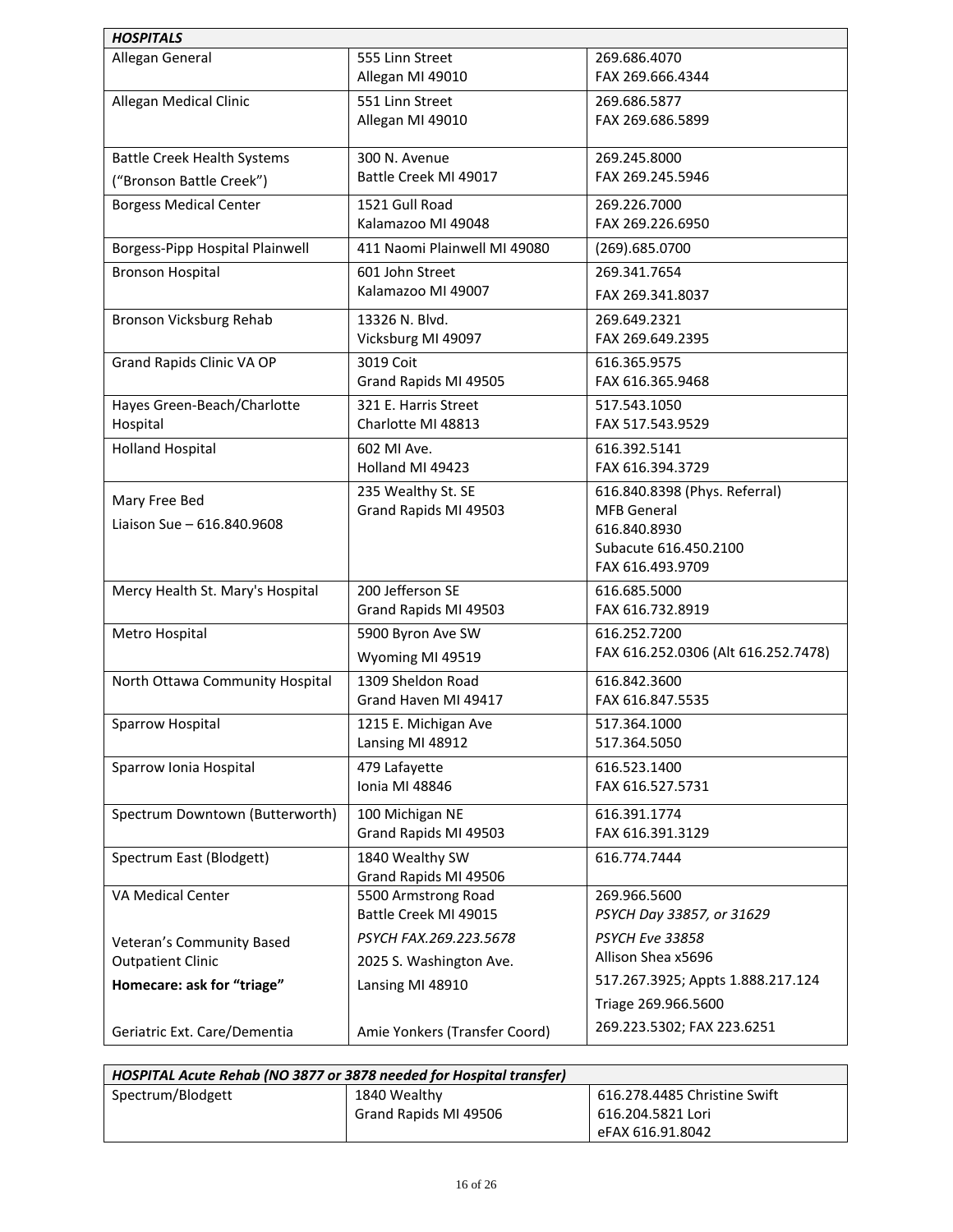| Borgess Rehab.                       | Attn: 3 West Rehab<br>1521 Gull Road  | 269.226.8002 Kerri Sunnock<br>Direct 269.226.7268   |
|--------------------------------------|---------------------------------------|-----------------------------------------------------|
|                                      | Kalamazoo MI 49007                    | Unit 2 pager: 269.513.2413<br>FAX 269.226.4923/5341 |
| <b>Bronson Rehabilitation</b>        | 6789 Elm Valley<br>Kalamazoo MI 49009 | <b>Call Admitting</b>                               |
| Mary Free Bed (Acute & Subacute)     | 235 Wealthy SE                        | FAX 616.840.9788                                    |
| -Hosp-Hosp Transfer; RN report       | Grand Rapids MI 49503a                | Direct Line 616.840.8239/Jill/Nicole                |
| ONLY to 616.242.0414                 |                                       | 616.493.9827                                        |
| <b>MFB Outpatient Amputee Clinic</b> | FAX 1) Script; 2) MD notes;           | FAX 616.840.9619                                    |
| (Dr. Brynsma)                        | 3) Demographics (they will review     |                                                     |
|                                      | and decide if OK for clinic)          |                                                     |
| MFB @ Sparrow Rehab                  | 1215 E. Michigan Ave                  | 517.253.2564 Jannie                                 |
|                                      | Lansing MI 48912                      | FAX 517.364.2713                                    |

| HOSPITAL Long Term Acute Care Hosp (LTACH) - Must Meet Specific Criteria |                                                                                                        |                           |
|--------------------------------------------------------------------------|--------------------------------------------------------------------------------------------------------|---------------------------|
|                                                                          | Critical Access can only send Commercial, Auto, Workman's Comp, and Managed Medicaid patients to LTACH |                           |
| Borgess - Pipp                                                           | 411 Naomi                                                                                              | Cell 720.5710 Laura/Kaley |
| (Requires MD.MD report)                                                  | Plainwell MI 49080                                                                                     | FAX 269.226.8172          |
| <b>Great Lakes Specialty</b>                                             | 1700 Clinton St. (3 South)                                                                             | 231.728.5837              |
|                                                                          | Muskegon Mi. 49442                                                                                     |                           |
| <b>Metro Breathing Center</b>                                            | 5900 Byron Center Ave SW                                                                               | 616.252.7630              |
| (Medicaid Only)                                                          | Wyoming                                                                                                | 616.252.7882              |
|                                                                          |                                                                                                        | 616.479.9967              |
| Select Specialty Hospital -                                              | 1840 Wealthy                                                                                           | Audra 616, 774, 3848      |
| Blodgett $-5^{th}$ Floor                                                 | East Grand Rapids MI 49503                                                                             | FAS 616,774,3396          |
|                                                                          | $5th$ floor                                                                                            | URGENT 616.250.7415       |
|                                                                          |                                                                                                        |                           |
|                                                                          |                                                                                                        |                           |
| Select Specialty Hospital -                                              | 300 North Ave                                                                                          | 269.245.4690 Kristen      |
| <b>Battle Creek</b>                                                      | Battle Creek MI 49017                                                                                  | FAX 269.245.4683          |
|                                                                          | (616)826.1519, FAX (616)965.8645                                                                       |                           |
|                                                                          | (Allison/Kelly 717.884.7063)                                                                           |                           |
| <b>Select Specialty Hospital - Sparrow</b>                               | 1210 W. Saginaw Hwy                                                                                    | 517.364.4840/Trish/Mary   |
| *MD to MD required                                                       | Lansing MI 48915                                                                                       | FAX 517.364.3215          |
| DC Summary in hand before depart                                         |                                                                                                        |                           |

| <b>HUMAN SERVICE ORGANIZATIONS</b>  |                                   |                                  |  |
|-------------------------------------|-----------------------------------|----------------------------------|--|
| See also HOMELESS ASSISTANCE        |                                   |                                  |  |
| <b>Barry Central Dispatch</b>       | (Ambulance)                       | 948.4800                         |  |
| ACAP - Ionia Co. (winterizing help) |                                   | 616.527.5507                     |  |
|                                     |                                   | 866.754.9315 (x3335)             |  |
| Alpha Women's Center                | 838 W. Green St Hastings MI 49058 | 269.948.9013                     |  |
| Alpha Women's Shelter               |                                   | 616.987.9533                     |  |
| <b>Alpha Family Center</b>          |                                   | 616.225.2265                     |  |
| Delton Women's Center               | 503 S. Grove St Delton MI 49046   | 269.623.4061                     |  |
| American Assoc. of Retired Persons  | Lakewood CA 90712                 | 888.687.2277                     |  |
| American Diabetes Assoc.            | 1550 E. Beltline Grand Rapids MI  | FAX 616.458.0317<br>616.458.9341 |  |
| American Legion                     | 2160 M.37                         | 269.945.4973                     |  |
|                                     | Hastings MI 49058                 |                                  |  |
| <b>American Lung Association</b>    | 29 Pearl NW #305                  | 800.586.4872                     |  |
|                                     | Grand Rapids MI 49503             |                                  |  |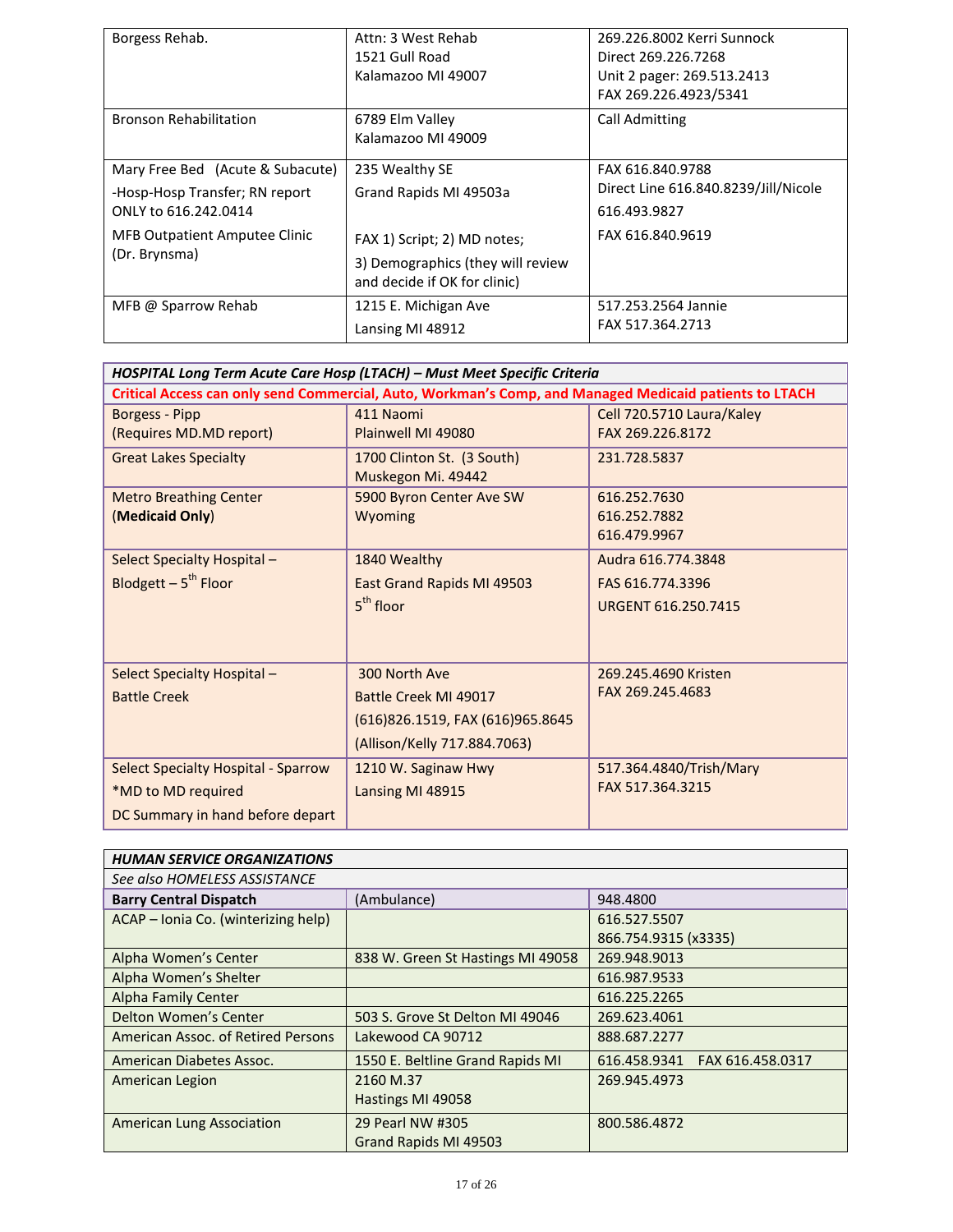| <b>American Red Cross</b>                  | <b>Grand Rapids</b>                                           | 616.456.8661                     |
|--------------------------------------------|---------------------------------------------------------------|----------------------------------|
| <b>Arthritis Foundation</b>                | 3737 Lk Eastbrook Blvd SE                                     | 616.949.9938                     |
|                                            | Grand Rapids MI 49546                                         |                                  |
| <b>Barry County Cares</b>                  | 305 S. Michigan                                               | 269.948.9555                     |
|                                            | Hastings MI 49058                                             | FAX 269.948.0670                 |
| <b>Barry County DHS</b>                    | 430 Barfield Drive                                            | 269.948.3200/948.3233            |
|                                            | Hastings MI 49058                                             | FAX 269.948.4101                 |
|                                            | <b>CPS Sup: Wiley Boulding</b>                                | <b>Adult Services:</b>           |
|                                            | APS Sup: Michelle Bridel                                      | Carrie McCormick 269.303.2352    |
|                                            |                                                               | Heather Coston 269.303.2605      |
| <b>Barry County Family Probate Court</b>   | Courts & Law Bldg. Ste 302                                    | 269.948.4846                     |
|                                            | 206 W. Court Street                                           |                                  |
|                                            | Hastings MI 49058                                             |                                  |
| <b>B.E Healthy Families</b>                | 330 W. Woodlawn Hastings MI                                   | 269.945.9516                     |
| <b>Care Patrol (Community</b>              |                                                               | 616.901.5743 (Sandi)             |
| Resource, Referral and Support)            |                                                               |                                  |
| <b>Community Action Agency</b>             | 231 S. Broadway Hastings MI 49058                             | <b>Call 211</b>                  |
| <b>Crossroads Counseling Services</b>      | 490 Edward                                                    | 269.795.2243                     |
|                                            | Middleville MI 49333                                          |                                  |
| <b>Crossroads Eldercare Planning</b>       | 2311 East Beltline Suite 103 Grand<br>Rapids MI 49536         | 616.485.3365                     |
| <b>Diabetes Education/Support Group</b>    | <b>Spectrum Health Pennock</b>                                | 269.798.6840                     |
| <b>Easter Seal Association of MI</b>       | 4065 Saladin Dr. SE                                           | 800.292.2729                     |
| <b>Access Ramp Assistance</b>              | Grand Rapids MI 49506                                         | FAX 616.942.2081                 |
|                                            |                                                               | Allison (Behavioral Health)      |
|                                            |                                                               | 616.942.2081 ex 2218             |
|                                            |                                                               | Kaitlyn (Sr Reach Care Manager)  |
|                                            |                                                               | 616.591.9102                     |
| <b>Family Support Center Barry Cty</b>     | 231 South Broadway Hastings MI                                | 269.945.KIDZ                     |
| Good Stewards Inc.<br>(Rep Payee Services) | 241 W. State St. Hastings                                     | 269.945.8860                     |
| <b>Habitat for Humanity</b>                | 1220 W. State St.                                             | 269.948.9939                     |
|                                            | Hastings MI 49058                                             |                                  |
| <b>Have Mercy Shelter</b>                  |                                                               | 616.225.8055                     |
| Hope Network (see Hope Net.                | <b>PO Box 141</b>                                             | 800.695.7273                     |
| "Transportation" for more #s)              | Grand Rapids MI 49501<br>755.795 36 <sup>th</sup> ST GR 49501 | FAX 616.301.8010                 |
| <b>Hope Network Homes</b>                  |                                                               | 616.301.8000                     |
| Kent County Public Health                  | 700 Fuller Ave NE<br>Grand Rapids MI 49503                    | 616.632.7100<br>FAX 616.632.7083 |
| <b>Legal Hotline for Seniors</b>           | 3815 W. St. Joseph Street<br>C.200 Lansing MI 48917           | 800.400.9164<br>FAX 517.372.0792 |
| Library Service for the Blind              | 702 W. Kalamazoo Street                                       | 800.992.9012                     |
| <b>Braille Materials Books</b>             | Lansing MI 48909                                              | FAX 800.726.7323                 |
| Maternal Infant Health (Barry Cty)         | <b>Silver Linings Family Services</b>                         | 269.408.0222                     |
| My Alpha Place                             | 838 W. Green Hastings MI 49058                                | 269.948.9013                     |
|                                            | Tu 4-7/We 10-2/Th 4-8                                         |                                  |
| <b>Medicaid Application</b>                |                                                               | 855.789.5610                     |
| <b>Medicaid Helpline</b>                   |                                                               | 800.642.3195                     |
|                                            |                                                               | Pre-Auth Hotline 877.624.5204    |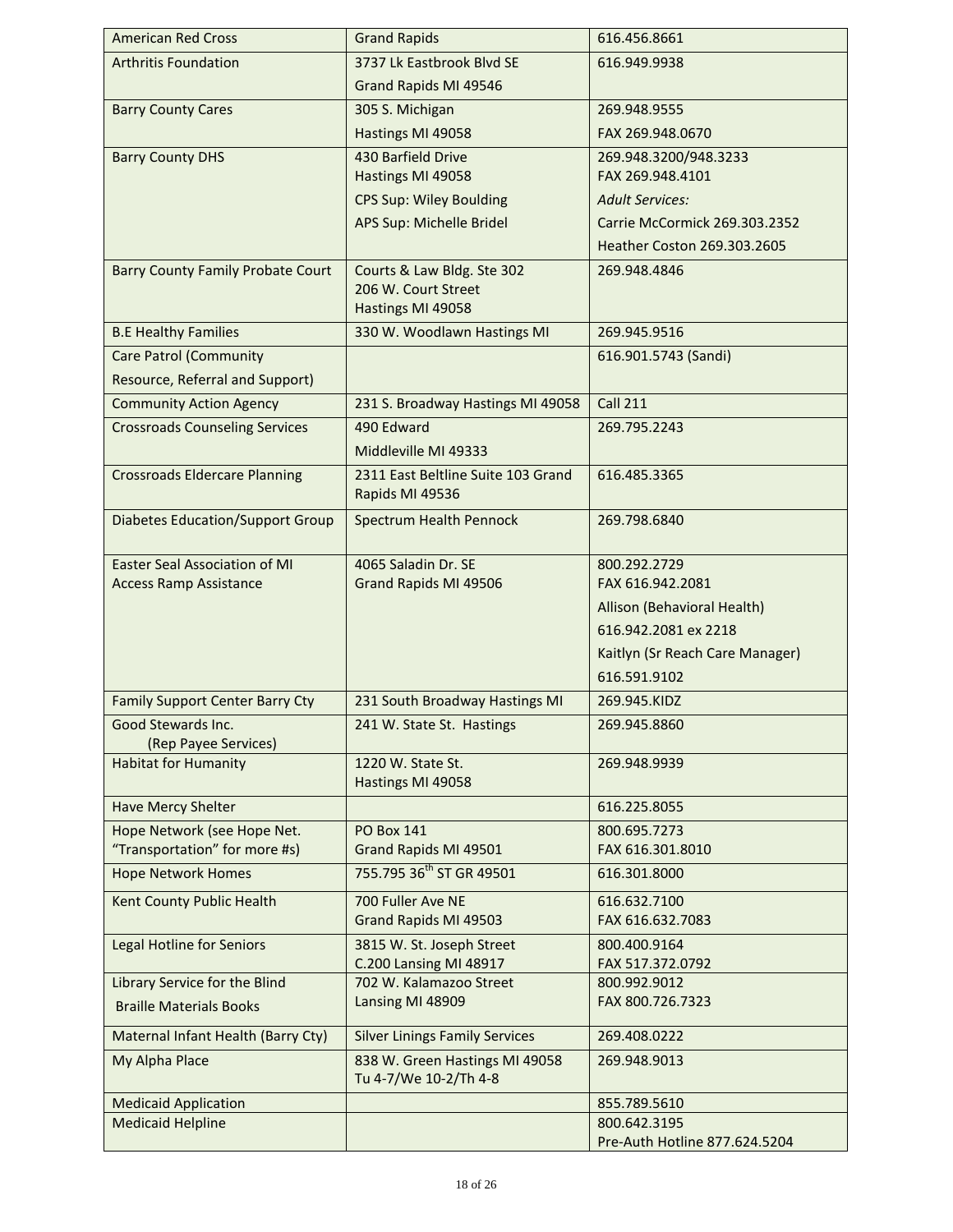| Medicaid IV ABX Prior Auth                                                                                           |                                                                                                                                               | 800.727.7223                                                                      |
|----------------------------------------------------------------------------------------------------------------------|-----------------------------------------------------------------------------------------------------------------------------------------------|-----------------------------------------------------------------------------------|
| <b>Medicaid Waiver</b>                                                                                               |                                                                                                                                               | 269.948.3225 (Marilyn McKinley)                                                   |
| Medicare <b>Provider</b> Line                                                                                        |                                                                                                                                               | 866.234.7331                                                                      |
| Medicare                                                                                                             |                                                                                                                                               | 1.800.MEDICARE<br>(1.800.633.4227)<br>After Hours call 1.888.222.8041             |
| <b>Medicare (Part D Prescript Drug</b><br>Plan, Medicare Savings Program,<br><b>Pharmaceutical Assist. Programs)</b> | www.medicare.gov/coverage                                                                                                                     | 1.800. MEDICARE (1.800.633.4227)<br><b>Medicare Provider Line</b><br>866.275.3033 |
| <b>Medicare Extra Help</b>                                                                                           |                                                                                                                                               | See Social Security Administration                                                |
| <b>Medicare (Health Care Financing</b><br>Administration) Fraud / Abuse Line                                         | <b>HHS Tips</b><br><b>Fraud Hotline</b><br>PO Box 23489<br>Washington DC 20026                                                                | 800.447.8477<br>FAX 800.223.8164                                                  |
| <b>Personal Protective Order</b>                                                                                     |                                                                                                                                               | 269.945.1285                                                                      |
| <b>Police - Barry County Sheriff</b>                                                                                 |                                                                                                                                               | 269.948.4801                                                                      |
| <b>Police - Hastings City</b>                                                                                        |                                                                                                                                               | 269.945.5744                                                                      |
| Police - MI State                                                                                                    |                                                                                                                                               | 269.792.2213                                                                      |
| Project Hope                                                                                                         | 1808 143rd Ave.<br>Dorr MI 49323                                                                                                              | 616.681.4673<br>FAX 616.681.0326                                                  |
| Senior Neighbors - Kent County                                                                                       | 333 Division Ave S. #100<br>Grand Rapids MI 49503                                                                                             | 616.459.3040<br>FAX 616.459.6953                                                  |
| Seventh Day Adventist Church<br>(Free Clothing)                                                                      | 502 E. Green St.<br>M & W 9.12                                                                                                                | 269.945.2361                                                                      |
| <b>Social Security Administration</b>                                                                                | Apply for SS retirement, spouse's<br>benefits, disability benefits,<br>Medicare, & Extra Help with<br><b>Medicare Prescription Drug Costs</b> | 800.772.1213                                                                      |
| <b>Suicide Prevention</b>                                                                                            | Suicidepreventionlifeline.org                                                                                                                 | 1.800. 273. TALK (1.800. 273. 8255)                                               |
| U.S. Department of Veteran Affairs                                                                                   | Hastings-TU, APPT ONLY                                                                                                                        | Kay Vandrunen, Service Officer                                                    |
|                                                                                                                      | 231 S. Broadway Hastings                                                                                                                      | 269.945.4010                                                                      |
| United Way of Barry County                                                                                           | 231 Broadway Hastings                                                                                                                         | 269.945.4010<br>FAX 269.945.4536                                                  |

| <b>LEGAL &amp; ELDER LAW</b> |                                   |                                   |
|------------------------------|-----------------------------------|-----------------------------------|
| Elder Law of Michigan        | (legal, DHHS benefits, pension)   | 877.664.2233 Hotline 800.347.5297 |
| Gee & Longstreet             | 607 N. Broadway Hastings MI 49058 | 269.945.3495 FAX 269.945.2638     |
| Legal Aid of S. Central MI   |                                   | 800/968.0044                      |

## *MEALS ON WHEELS See COMMISSION ON AGING*

| <b>MEDICAL ALARMS</b>              |                          |                  |
|------------------------------------|--------------------------|------------------|
| <b>Guardian Medical Monitoring</b> | 18000 W. Eight Mile Road | 888.349.2400     |
|                                    | Southfield MI 48075      | FAX 877.205.3621 |

| <b>MENTAL HEALTH SERVICES</b>                                          |                                                  |                                                                                  |
|------------------------------------------------------------------------|--------------------------------------------------|----------------------------------------------------------------------------------|
| Barry County Mental Health Auth.                                       | 500 Barfield Drive                               | Main=269.948.8041 (Faye ext. 120)                                                |
| * Crisis Line 269.948.8041<br>* Crisis After Hours 800.873.0511        | Hastings MI 49058<br>Telepsych Drs: Diaz, Joseph | Substance Abuse=269.948.4200<br><b>OBRA Assessment=Renee</b><br>FAX 269.948.9319 |
| <b>Borgess Mental Health Center</b><br><b>Delano Outpatient Clinic</b> | 1722 Shafer 3rd floor<br>Kalamazoo MI 49048      | 269.321.7090<br>FAX 269.226.5606                                                 |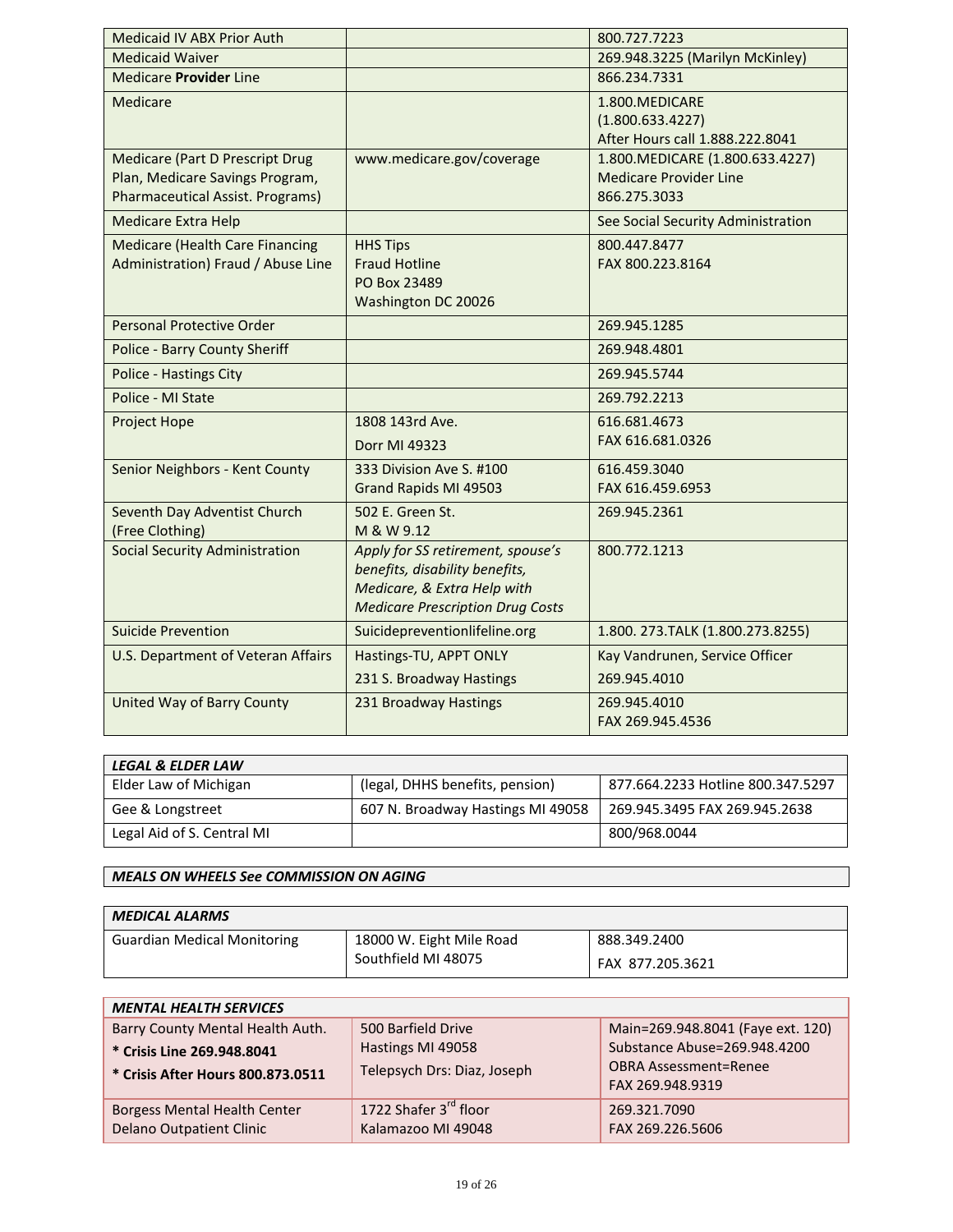| <b>Calhoun County Mental Health</b>       | 140 Michigan Ave W                             | 269.966.1460                                             |
|-------------------------------------------|------------------------------------------------|----------------------------------------------------------|
|                                           | Battle Creek MI 49017                          |                                                          |
| <b>Eaton Community Mental Health</b>      | 812 E. Jolly Road                              | 888.800.1559 (OBRA 517.346.8440)                         |
|                                           | Lansing MI 48910                               | FAX 517.272.0763                                         |
| <b>Fieldstone Center</b>                  | 65 N. Washington                               | 269.245.8340                                             |
|                                           | Battle Creek MI 49016                          | FAX 269.245.8373                                         |
| <b>Forest View Mental Health Services</b> | 1055 Medical Pk Dr. SE                         | 616.942.9610                                             |
|                                           | Grand Rapids MI 49546                          | FAX 616.285.9144                                         |
| Helle Augustesene, M.D.                   | 1005 W. Green Street Suite 304                 | 269.948.8057                                             |
| (In Dr. Ebaugh's office on Tu/Wed)        | Hastings MI 49058                              |                                                          |
| <b>Hope Network</b>                       | 795 36 <sup>th</sup> Street                    | 616.248.5900                                             |
|                                           | Grand Rapids MI 49548                          | FAX 616.245.1754                                         |
| Ionia County Mental Health                | 375 Apple Tree Drive                           | 888.527.1790                                             |
| <b>OBRA Audrey Phillips</b>               | <b>Ionia MI 48846</b>                          | 616.527.0538                                             |
| Ped. Psychological Services, PLLC         | 714 Main Street                                | 269.979.3881                                             |
| Kim Wisdorf-Houtkooper, Ph.D.             | Battle Creek MI 49015                          | FAX 269.979.2841                                         |
| <b>Licensed Psychologist</b>              |                                                |                                                          |
| <b>Pine Rest Clinic</b>                   | 9090 S. Rodgers Ct Suite D                     | 616.258.7500 (referrals)                                 |
|                                           | Caledonia MI 49316                             | FAX 616.891.3504                                         |
|                                           |                                                |                                                          |
|                                           | 450 Meadow Run Ste 300                         |                                                          |
| Pine Rest Christian Mental Health         | Hastings MI 49058<br>$30068^{\text{th}}$ St SE |                                                          |
| Services/Dementia Living Center           | Grand Rapids MI 49548                          | 866.258.9200 "Contact Ctr"<br>616.455.5500 Katie Corbett |
|                                           |                                                | FAX 616.559.5983                                         |
| SW MI Behavioral Health                   | See SWMBH under Substance Abuse                |                                                          |
| Thornapple Valley Church                  | 2750 S. M.43 Hwy                               | 269.948.2549                                             |
|                                           |                                                |                                                          |

| <b>PHARMACIES</b>                   |                                               |                                                       |
|-------------------------------------|-----------------------------------------------|-------------------------------------------------------|
| Caledonia D&W                       | Caledonia                                     | 616.891.7898                                          |
| Caledonia Professional Pharmacy     | Caledonia                                     | 616.891.1116                                          |
| <b>CVS</b>                          | Charlotte                                     | 517.543.4905                                          |
| <b>CVS 24 HOUR PHARMACY</b>         | <b>Grand Rapids</b>                           | 616.514.5602                                          |
| <b>Family Fare</b>                  | <b>Hastings</b>                               | 269.945.2466                                          |
| Family Fare 24 HOUR PHARMACY        | Wyoming                                       | 616.249.2817                                          |
| Fruin Pharmacy                      | 117 N. Main Street Bellevue 49201             | 269.763.9521 FAX 269.763.2119                         |
| Hastings Pharmacy (deliver in city) | 400 W. State Street Hastings MI               | 269.945.3777                                          |
| Heart of the City - Cherry Health   | 100 Cherry Street SW<br>Grand Rapids MI 49503 | 616.965.8278<br>(Cherry Health PCP must write script) |
| <b>Hotra Pharmacy</b>               | 338 North Grove Street<br>Delton MI 49046     | 269.623.5250<br>FAX 269.623.5140                      |
| <b>Kmart Pharmacy</b>               | 802 W. State Hastings MI 49058                | 269.948.9411<br>FAX 269.948.0356                      |
| Maple Valley Pharmacy               | 219 N. Main PO Box 230<br>Nashville MI 49073  | 517.852.0845<br>FAX 517.852.0461                      |
| Meijer (Charlotte)                  | Charlotte                                     | 517.541.9210                                          |
| Meijer (Ionia)                      | Ionia                                         | 616.527.4390                                          |
| Middleville Pharmacy                | Middleville                                   | 269.795.7936                                          |
| <b>Pharmacy Care</b>                | 4652 N. M.37 Middleville MI                   | 269.795.7936                                          |
| Rite Aid (Caledonia)                | Caledonia                                     | 616.891.1256                                          |
| Rite Aid (Ionia)                    | Ionia                                         | 616.527.4300                                          |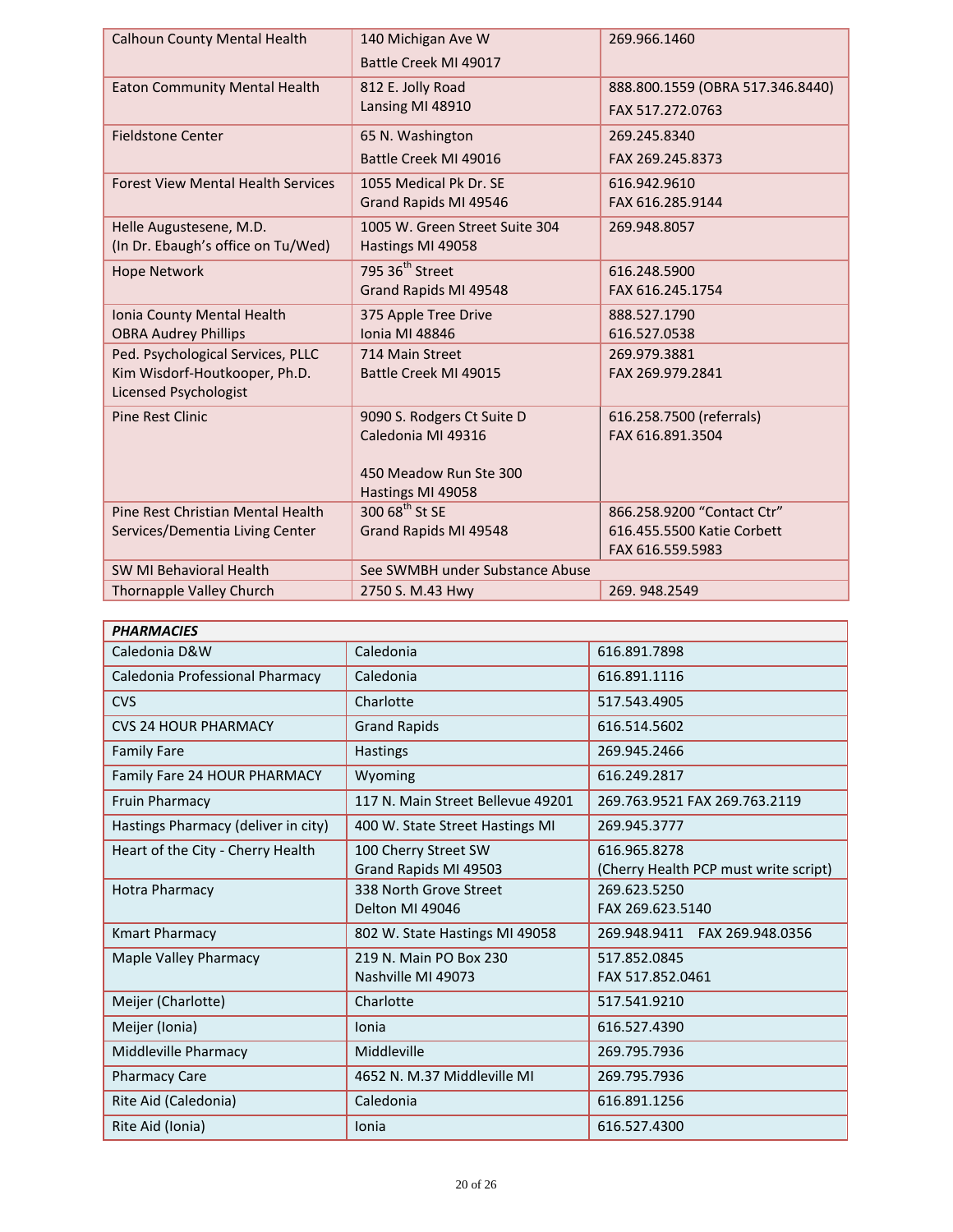| <b>Village Drug</b>          | Wayland                     | 269.792.6223                  |
|------------------------------|-----------------------------|-------------------------------|
| Walgreens (Hastings)         | 126 N. Broadway Hastings MI | 269.908.4067 FAX 269.908.4070 |
| Walgreens (Ionia)            | Ionia                       | 616.522.9175                  |
| Walgreens (Plainwell)        | Plainwell                   | 269.685.5623                  |
| Walgreens 24 HOUR PHARMACIES | Grand Rapids, Battle Creek, | Grand Rapids 616.698.9165     |
|                              | Lansing, Kalamazoo          | Battle Creek 269.969.9500     |
|                              |                             | Lansing 517.882.2732          |
|                              |                             | Kalamazoo 269.345.8507        |
| <b>Walker Pharmacy</b>       | 838 4 <sup>th</sup> Avenue  | 616.374.3190                  |
|                              | Lake Odessa MI 48849        | FAX 616.374.0921              |
| Walmart (Charlotte)          | Charlotte                   | 517.543.0700                  |
| <b>Walmart (Hastings)</b>    | 1618 W. M.43                | 269.948.0481                  |
|                              | Hastings MI 49058           | FAX 269.948.0483              |
| Walmart (Ionia)              | Ionia                       | 616.527.3904                  |
| <b>Weicks Pharmacy</b>       | 71 124 <sup>th</sup> Street | 269.672.7774                  |
|                              | Shelbyville MI 49344        | FAX 269.672.7156              |

| SEXUAL ASSAULT         |                       |              |
|------------------------|-----------------------|--------------|
| YWCA (www.gr.ywca.org) | 25 Sheldon Blvd S.E.  | 616.776.7273 |
| 24-hr crisis hotline   | Grand Rapids MI 49503 |              |

| <b>SUBSTANCE ABUSE</b>                                               |                                                                                                                              |                                                                                                     |
|----------------------------------------------------------------------|------------------------------------------------------------------------------------------------------------------------------|-----------------------------------------------------------------------------------------------------|
| <b>SW MI BEHAVIORAL HEALTH</b><br>For those w/o ins Medicaid         | <b>Other SWMIBH #s</b><br>1.800.676.5814 MyHealthLinc<br>1.800.890.3712 Customer Service<br>1.800.676.0423 Main#/After Hours | <b>Substance Use Disorders Access</b><br>Line<br>800.781.0353<br><b>Patient must make the call!</b> |
| <b>AA Hotline</b>                                                    |                                                                                                                              | 616.913.9149                                                                                        |
| <b>Addiction Campuses</b>                                            |                                                                                                                              | 1.888.270.7204 / 1.800.959.6280<br>Patient must make the call!                                      |
| A Forever Recovery<br><b>Residential</b>                             | 216 St Marys Lake Rd<br>Battle Creek MI 49017                                                                                | 877.415.8935<br>866.749.3610                                                                        |
| <b>ANGEL PROGRAM-MI State Police</b>                                 | Walk into any MSP post during<br>regular business hours & ask for<br>assistance                                              | 517.284.3208                                                                                        |
| <b>Barry County Substance Abuse</b><br>Self-Referral 800.781.0353    | 500 Barfield Drive<br>Hastings MI 49058                                                                                      | Main=269.948.8041<br>Substance Abuse=269.948.4200<br>FAX 269.948.3317                               |
| <b>Bear River Health</b><br><b>Residential</b>                       | 2594 Springvale Rd<br>Boyne Falls MI 49713                                                                                   | 231.535.2822                                                                                        |
| <b>Brighton Hospital</b><br><b>Residential</b><br>No Medicaid        | 12851 E. Grand River<br>Brighton MI 48116                                                                                    | 810.227.1211/888.215.2700<br>FAX 810.227.2029                                                       |
| Jim Gilmore Jr. Community Healing<br>Center                          | 1910 Shaffer Street<br>Kalamazoo MI 49048                                                                                    | 800.338.5444<br>269.382.9820<br>FAX 269.345.7190/John                                               |
| Mel Trotter (30-90-day programs);<br>does vitamin detox              | 225 Commerce SW<br>Grand Rapids MI 49503                                                                                     | 616.454.8249                                                                                        |
| <b>Ottagan Addictions Recovery Inc.</b><br><b>Chester Ray Center</b> | 231 Washington Blvd.<br>Holland MI 49423                                                                                     | 616.396.6872 x18<br>Residential, holistic rehab<br>(Priority Medicaid Only)                         |
| <b>Pine Rest Substance Abuse Services</b>                            |                                                                                                                              | 616.281.0061                                                                                        |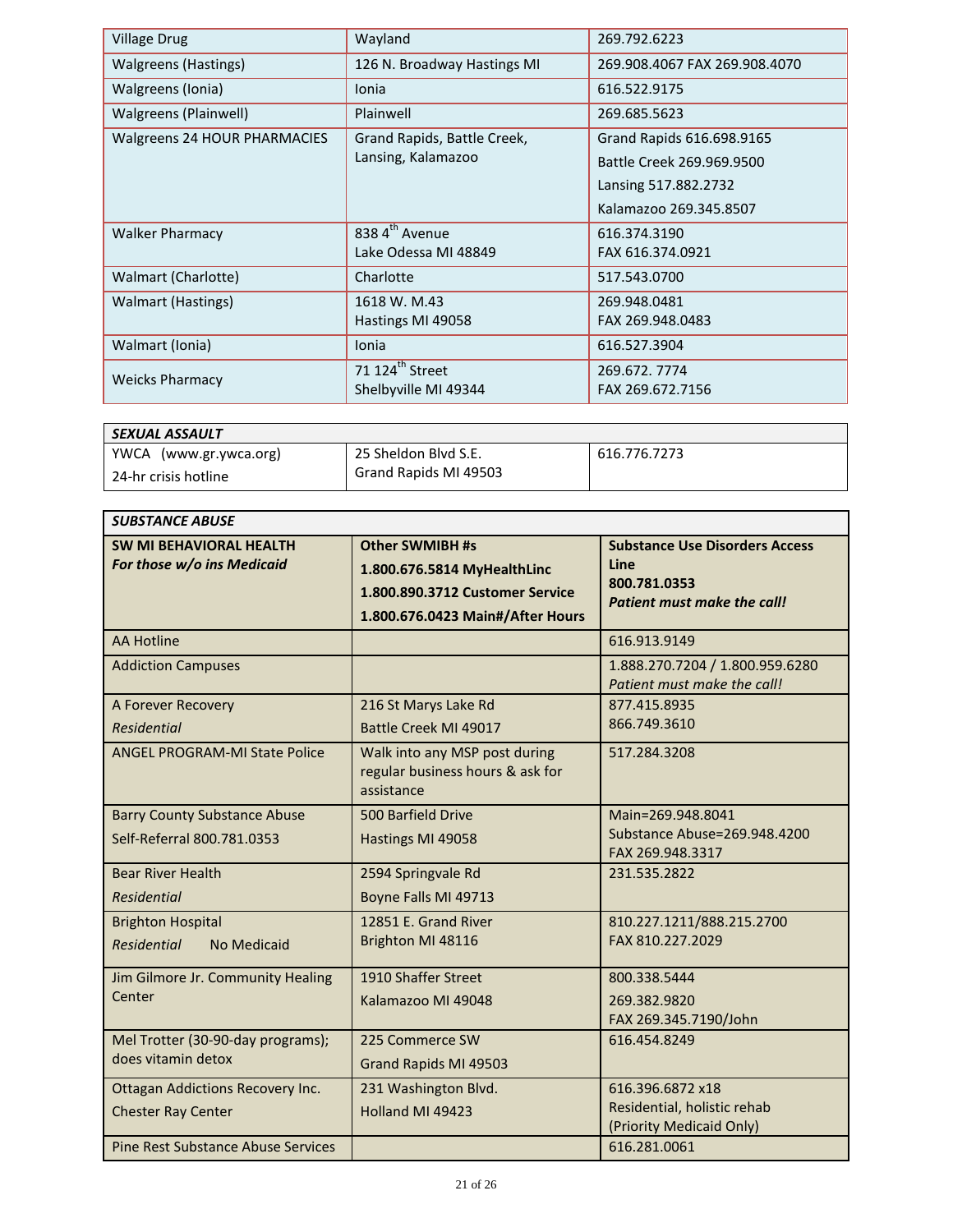| <b>Residential</b><br><b>Dual Diagnosis</b>                                                     | Freedom House (women/kids)<br>Jellema House (Men)<br>Jellema TxCtr (men/subst + criminal) | Opt 1= Detox Unit (866.852.4001)<br>Opt 2 = Addiction Residential |
|-------------------------------------------------------------------------------------------------|-------------------------------------------------------------------------------------------|-------------------------------------------------------------------|
| Project Rehab (counseling only)<br>(Part of Cherry St. Services)<br>(No Substance Abused Rehab) | 200 Eastern Ave SE<br>Grand Rapids MI 49053                                               | 616.776.0891 x354<br>877.868.9160<br>FAX 616.233.0722             |
| <b>Psychological Consultants of MI</b>                                                          | 151 N. Avenue<br>Battle Creek MI 49017                                                    | 800.261.8850<br>FAX 269.968.2651                                  |
| Salvation Army - Turning Point                                                                  | Call for "access" through Mike                                                            | 616.742.0351<br>(Coord Mike's cell 616.591.7055)                  |
| <b>SHARP (GR Outpatient)</b>                                                                    |                                                                                           | 616.447.5820                                                      |

| <b>TRANSPORTATION</b>                |                                      |                                       |
|--------------------------------------|--------------------------------------|---------------------------------------|
| Ambucab/Battle Creek (LifeCare)      | Will bill SHP Good Neighbor Fund     | 269.964.6400                          |
| Ambucab                              | Ambucab Ionia=\$68                   | (616) 395.5433                        |
| Life AMR                             | Through Life EMS/Ionia               | (616) 459.8197                        |
| Barry County Commission on Aging     | Volunteers. Need advance notice      | 269.948.4856                          |
| <b>Barry County Transit</b>          | <b>Hastings MI</b>                   | 269.948.8098 dispatch line            |
| *Med appts out of county -           |                                      | *269.948.8125                         |
| \$45/hr. "drive time", 1-week notice |                                      |                                       |
| *Over 60 may qualify for FREE Non-   |                                      |                                       |
| <b>Emergency Medical Transport</b>   |                                      |                                       |
| <b>Barry Central Dispatch</b>        | (Ambulance)                          | 948.4800                              |
| Corky's Cab                          |                                      | 269.945.8992                          |
| <b>DHS Ride Line</b>                 | May qualify for ride to Dr Appts     | Patient must contact their caseworker |
| Good Samaritan Medical Transport     | \$2.50/mile (Kent/Ottawa Counties)   | 844.616.4663                          |
|                                      | Long dist. = \$50 + increase mileage |                                       |
| Insurance - Blue Cross Complete      |                                      | 888.803.4947                          |
| Insurance - Health Plus Partners     |                                      | 888.676.1783                          |
| Insurance - McLaren Health Plan      |                                      | 888.327.0671                          |
| Insurance - Meridian Health Plan     | Contracts Mobility1: 269.430.5055    | 800.821.9369 (Urgent 888.437.0606)    |
| Insurance - Molina Health Care       | Note-Hosp ONLY (not pt's) can call   | 888.898.7969                          |
|                                      | Medicare-877.299.4811                |                                       |
|                                      | Medicaid-877.375.4859                |                                       |
| Insurance - Priority Health          | PH Medicaid or Mcaid/MCare           | 888.975.8102                          |
| Insurance - United Health Care       |                                      | 877.892.3995 / 800.903.5253           |
| <b>JTC Transportation Services</b>   | Itctransportation@icloud.com,        | 269.339.6928                          |
|                                      | howardcr1@aol.com                    |                                       |
| <b>Mobility 1 Transport</b>          | Mobility4transport@gmail.com         | 269.439.5055 /can bill Medicare       |
| <b>Ready Ride</b>                    |                                      | 616.261.2400                          |
| <b>Victim's Advocates</b>            | Call United Way / Lani               | Lani Work 269.945.4010                |
|                                      |                                      | Lani Cell 616.293.5734                |

| <b>UNITED WAY</b>       |                             |              |
|-------------------------|-----------------------------|--------------|
| Barry County United Way | 231 South Broadway Hastings | 269.945.4010 |
| Charlotte United Way    | 695 Lansing Rd              | 517.543.1719 |
| Eaton County United Way | Charlotte MI 48813          | 517.543.5402 |
| Ionia County United Way | 10260 S Sheridan/Fenwick    | 616.794.9840 |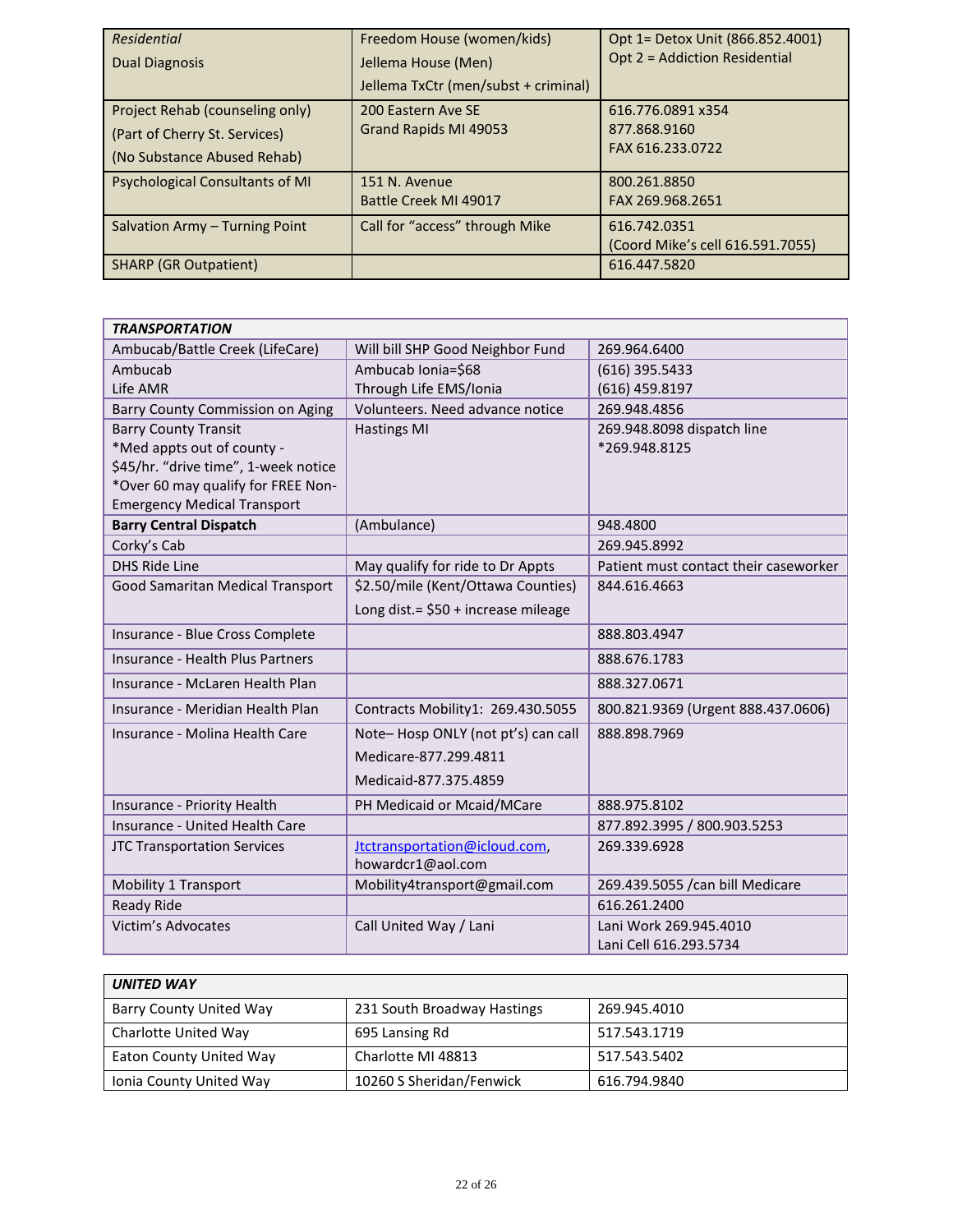| <b>VISITING PHYSICIANS</b> |                       |                                 |
|----------------------------|-----------------------|---------------------------------|
| <b>Visiting Physicians</b> | Grand Rapids MI 49525 | 888.742.3878 (FAX 616.942.7405) |
| (uses Grace Hospice)       | Kalamazoo MI          | 269.349.8386 (FAX 269.349.8397) |
|                            | Okemos MI             | 888.742.0305 (FAX 517.347.4170) |

| VETERANS - registered VETs are assigned a PCP, a CM/RN & a SW (call Battle Creek VA for VET's team #) |                                      |                                     |  |  |
|-------------------------------------------------------------------------------------------------------|--------------------------------------|-------------------------------------|--|--|
| <b>VAMC - Battle Creek</b>                                                                            | <b>Battle Creek MI</b>               | 269.966.5600                        |  |  |
| <b>VAMC - Wyoming Extension</b>                                                                       | 5838 Metro Way                       | Health 888, 838, 6446               |  |  |
| -Aide & Assist                                                                                        | Wyoming MI 49519                     | Pharm Refill 888.214.1247 ext. 3550 |  |  |
| -Home Based Help Program                                                                              |                                      | Serv. Rep 616.249.5300 ext. 30411   |  |  |
| <b>VAMC - Ann Arbor</b>                                                                               |                                      | 734.769.7100                        |  |  |
| <b>VAMC - Detroit</b>                                                                                 |                                      | 313.576.5802                        |  |  |
| $VA \Rightarrow$ Home Care                                                                            | VA Ins Only - 1) discuss w/ VA       | 269.966.5600                        |  |  |
| VA Community Care Specialists ass                                                                     | before DC, 2) use HC w/Triwest       | RN Jenny (alpha A-K) ext. 33433     |  |  |
| with HC                                                                                               | partnership                          | RN Chris (alpha L-Z) ext. 35737     |  |  |
|                                                                                                       | Other Ins - set up HC then notify CC | Fax 269.223.6778 (must use VA       |  |  |
|                                                                                                       | (they inform VA MD who re-orders)    | Cover sheet; VA needs ICD-10 code)  |  |  |
| VA => Nursing Home                                                                                    | -Palliative/Hospice                  | <b>Battle Creek CLC</b>             |  |  |
|                                                                                                       | -Medical                             | 269.966.5600 (ext. 35302)           |  |  |
|                                                                                                       | -Rehab                               | Ann Arbor CLC                       |  |  |
|                                                                                                       | -Dementia                            | 734.769.7100 (ext.55279)            |  |  |
| VA => Oxygen (Larry Smith)                                                                            |                                      | 269.966.5600 (ext. 31123)           |  |  |
|                                                                                                       |                                      | FAX 269.223.5598                    |  |  |
| VA => Psych (inpatient)                                                                               |                                      | Battle Creek Transfer Coord.        |  |  |
|                                                                                                       |                                      | 269.966.5600 (ext. 31629/33857)     |  |  |
|                                                                                                       |                                      | Ann Arbor AOD/Transfer Coord.       |  |  |
|                                                                                                       |                                      | 734.769.7100                        |  |  |
|                                                                                                       |                                      | Detroit 313.576.1000 (ext. 61016)   |  |  |
| $VA \Rightarrow$ Social Work                                                                          |                                      | 269.966.5600                        |  |  |
|                                                                                                       |                                      | Battle Creek (ext. 31625, 36772,    |  |  |
|                                                                                                       |                                      | 32514)                              |  |  |
|                                                                                                       |                                      | Wyoming (ext. 30353 or 30419 or     |  |  |
|                                                                                                       |                                      | Camilla Martin 616.249.5353)        |  |  |
|                                                                                                       |                                      | Lansing (ext. 37818)                |  |  |
| Veteran Benefits Administration                                                                       | <b>Detroit MI</b>                    | 800.827.1000                        |  |  |
| Veteran Crisis Line                                                                                   |                                      | 800.273.8255 (press '1')            |  |  |
| <b>Veteran Housing Services</b>                                                                       | Clinton                              | 517.231.3961                        |  |  |
| <b>Veteran Homeless Services</b>                                                                      |                                      | 877.424.3838                        |  |  |
| Veteran Service Organization                                                                          | Detroit MI                           | 800.827.1000                        |  |  |
| Veterans Trust Fund & Affairs Office                                                                  | 220 W. State Street                  | 269.948.4881                        |  |  |
|                                                                                                       | Hastings MI 49058                    | FAX 269.945.1424                    |  |  |

| VFW's                     |                           |              |  |
|---------------------------|---------------------------|--------------|--|
| Charlotte                 | 695 Lansing Rd            | 517.543.1719 |  |
| Delton                    | 10353 Stoney Pt. Road     | 269.623.2278 |  |
| Lake Odessa-has hosp beds | 3600 W. Tupper Lake. Rd   | 616.374.8149 |  |
| Nashville                 | 304 S. State              | 517.852.9260 |  |
| Fennville                 | 2373 53 $^{\text{rd}}$ St | 269.561.5009 |  |

| <b>PSYCHIATRIC HOSPITALS</b>   |                          |                  |  |
|--------------------------------|--------------------------|------------------|--|
| Alpena Regional Medical Center | 1501 W. Chisholm St      | 989.356.7390     |  |
|                                | Alpena MI 49707          | FAX 989.356.7770 |  |
| Beaumont Health System         | 3601 W. Thirteen Mile Rd | 248.551.5000     |  |
|                                | Royal Oak MI 48073       | FAX Ask for it   |  |
| <b>Behavioral Center of MI</b> | 4050 E. 12 Mile Rd       | 866.673.3100     |  |
|                                | Warren MI 48092          | FAX 586.207.2065 |  |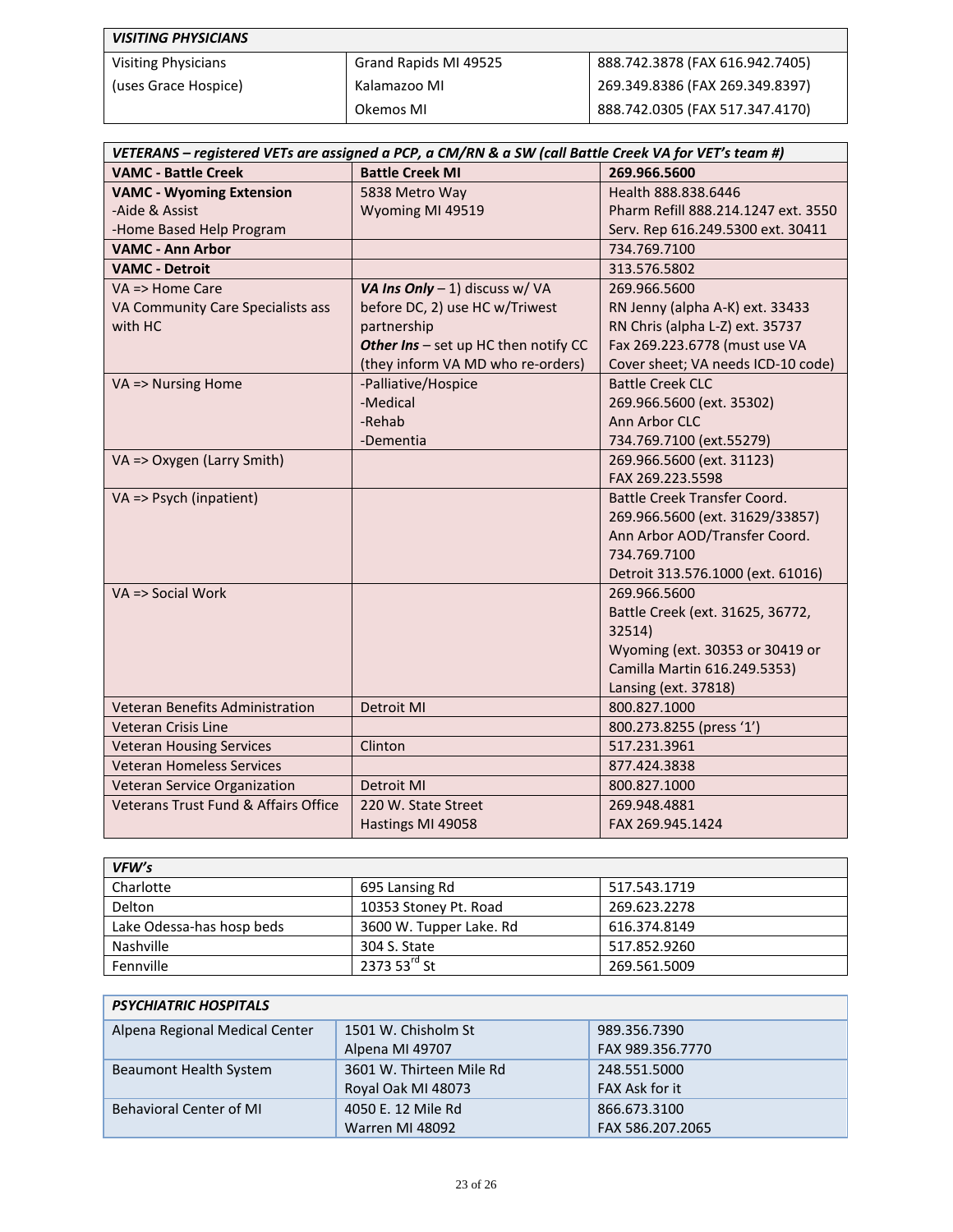| <b>Borgess</b>                        | <b>1521 Gull Rd</b>                 | 269.226.8133 (ED SW screens)        |  |
|---------------------------------------|-------------------------------------|-------------------------------------|--|
| (Adol 12+, Adult, and Gero)           | Kalamazoo MI 49048                  | FAX 269.226.8094                    |  |
| Bronson (Field Stone)                 | 165 Washington Ave                  | 269.245.8337 / 8000 "Access Center" |  |
| (Adult)                               | <b>Battle Creek MI</b>              | FAX 269.245.8373                    |  |
| Bronson (Lakeview) Neuro              | 408 Hazen St.                       | 269.657.1510 / 269.657.1560         |  |
| Behavioral health (Gero Only)         | Paw Paw MI 49079                    | FAX 269.657.1539                    |  |
| Cedar Creek Hospital                  | 101 W. Townsend Rd                  | 989.403.6100                        |  |
|                                       | St Johns MI 48879                   | FAX 989.941.0898                    |  |
| <b>Crittenton Hosp Medical Center</b> | 1101 W. University Dr               | 248.652.5000                        |  |
|                                       | Rochester MI 48307                  | FAX 248.652.5816                    |  |
| Foote Hospital                        | <b>OUTPATIENT ONLY</b>              | 517.788.4800                        |  |
| <b>Forest View</b>                    | 1055 Medical Park Dr SE             | 616.942.9610                        |  |
| (NO Dementia or Medical needs)        | <b>Grand Rapids MI</b>              | FAX 616.285.9144                    |  |
| <b>Harbor Oaks</b>                    | 35031 23 Mile Rd                    | 586.725.5777                        |  |
| (Peds ages 6+) yes BCN                | New Baltimore MI 48047              | FAX 586.725.8518                    |  |
| Havenwyck Hosp                        | 1525 University Dr                  | 248.373.9200                        |  |
| (Adol)                                | Auburn Hills MI 48326               | FAX 248.373.6426                    |  |
| Health Source Saginaw                 | 3340 Hospital Rd Saginaw MI         | 989.790.7745 FAX 989.790.7745       |  |
| Henry Ford (Allegiance)               | 205 N. East Ave Jackson MI 49210    | 517.789.5971  FAX 517.205.5918      |  |
| Henry Ford (Kingswood)                | 10300 W. 8 Mile Rd                  | 248.398.3200                        |  |
| (Adol)                                | Ferndale MI 48220                   | FAX 248.691.4933                    |  |
| Henry Ford (Wyandotte)                | 2333 Biddle Ave                     | 734.246.6032                        |  |
|                                       | Wyandotte MI 48192                  | FAX 734.246.7937                    |  |
| Hillsdale Community Health Ctr        | 168 S. Howell Hillsdale MI 49242    | 517.437.5363                        |  |
| (No Peds)                             |                                     | FAX 517.437.5368                    |  |
| <b>Holland Hospital</b>               | 602 Michigan Ave Holland MI 49423   | 616.494.4217 (ED SW)                |  |
| (No Peds, No Gero)                    |                                     | FAX 616.494.4262                    |  |
| <b>Hurley Medical Center</b>          | One Hurley Plaza Flint MI48503      | 810.262.9000                        |  |
|                                       |                                     | FAX Ask for it                      |  |
| Indiana Neuropsych (4 locations:      |                                     | Inform ambulance which hosp!        |  |
| 1. Mishawaka, 2. Bremen, 3.           |                                     | 877.398.4186                        |  |
| Crown Point, 4. Indianapolis          |                                     | FAX Ask for it                      |  |
| Kalamazoo State Psych Hosp            | <b>CMH ONLY</b>                     | 269.337.3008/3007                   |  |
| Lakeland Hospital                     | 1234 Napier Ave St Joseph MI 49085  | 269.983.8316                        |  |
|                                       |                                     | FAX 269.983.8104                    |  |
| McLaren (Bay Region)                  | 1900 Columbus Ave                   | 989.894.3911                        |  |
|                                       | Bay City MI 48708                   | FAX 989.891.8182                    |  |
| McClaren (Flint)                      | 401 S. Ballenger Hwy Flint MI 49532 | 810.342.5106                        |  |
|                                       |                                     | FAX 810.342.3722                    |  |
| McClaren (Lansing) (Geropsych)        | 2727 S. Pennsylvania                | 517.975.3212                        |  |
|                                       | Lansing MI 48910                    | FAX 517.975.3218                    |  |
| McLaren (Lapeer)                      | 1375 N. Main St Lapeer MI 48446     | 810.667.5611                        |  |
|                                       |                                     | FAX 810.667.5949                    |  |
| McLaren (Oakland)                     | 50 North Perry Street               | 248.338.5000                        |  |
|                                       | Pontiac MI 48342                    | FAX 989.338.5560                    |  |
| McLaren (Port Huron)                  | 1221 Pine Grove Ave                 | 810.987.5000                        |  |
|                                       | Port Huron MI 48060                 | FAX 810.989.3352                    |  |
| Marquette General                     | 580 W. College Ave                  | 906.225.4690                        |  |
|                                       | Marquette MI 49355                  |                                     |  |
| Mercy Health (Hackley)                | 1700 Clinton St Muskegon MI 49442   | 231.728.4950 FAX 231.727.5519       |  |
| Memorial Epworth                      | 420 N. Niles Ave                    | 574.647.8400                        |  |
| 13& up, Adult, Gero                   | South Bend IN 46617                 | FAX 574.647.8410                    |  |
| <b>Memorial Healthcare</b>            | 826 W. King St Owosso MI 48867      | 989.725.8101                        |  |
|                                       |                                     | FAX 989.725.8627                    |  |
| Michiana Behavioral Health Ctr        | Plymouth IN                         | 574.936.3784 1.800.795.6252         |  |
| (Peds, Adol, Adults)                  |                                     | FAX 574.936.6833                    |  |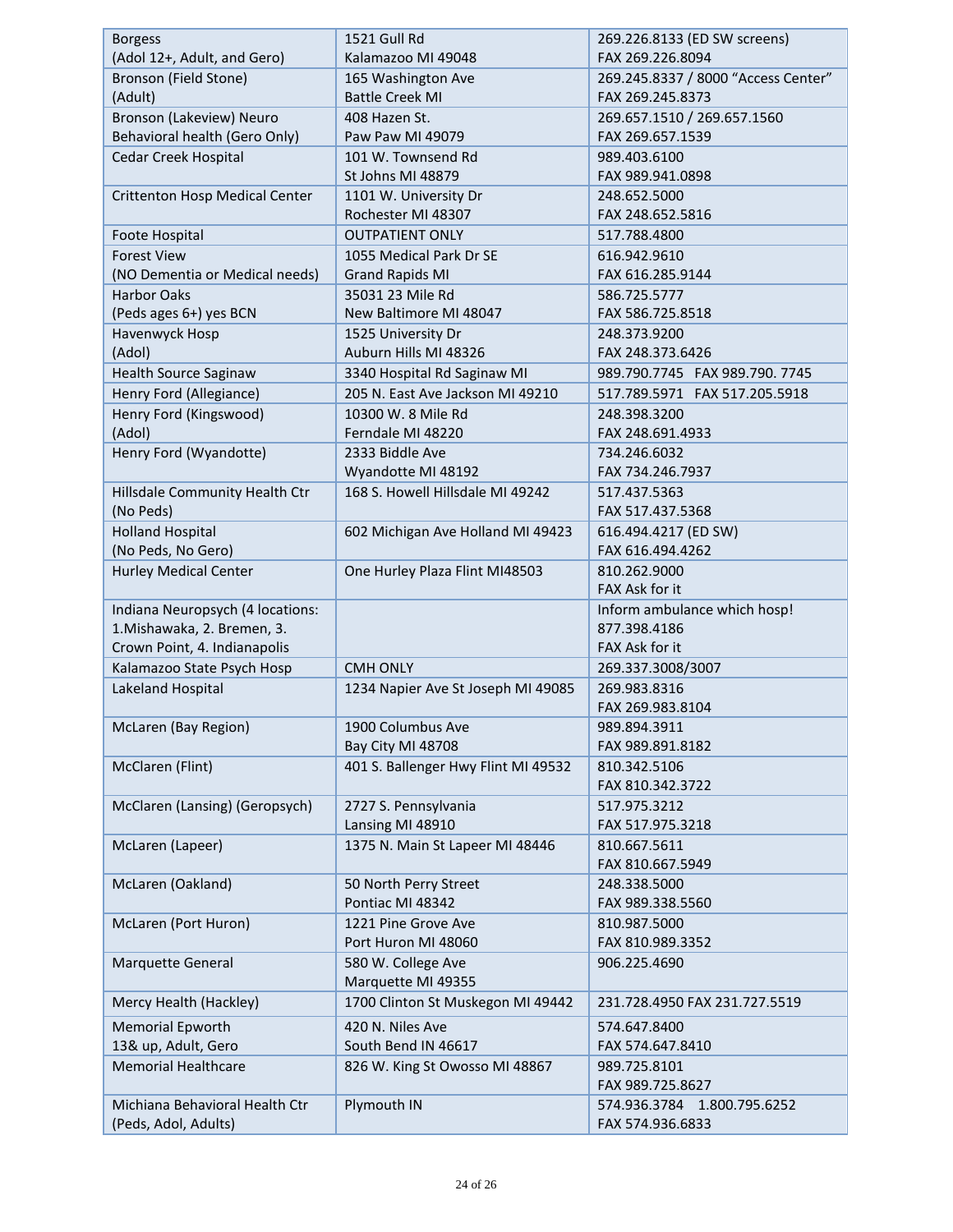| Mid MI Medical Center (Gratiot) | 300 Warwick Dr Alma MI 48801                               | 989.466.3304 / 989.466.7170                            |  |
|---------------------------------|------------------------------------------------------------|--------------------------------------------------------|--|
|                                 |                                                            | FAX 989.466.7175                                       |  |
| Mid MI Medical Center (Midland) | 4005 Orchard Dr                                            | 989.839.3000                                           |  |
|                                 | Midland MI 48670                                           | FAX 989.839.1391                                       |  |
| <b>Munson Medical Center</b>    | 1105 Sixth St                                              | 231.935.5000                                           |  |
|                                 | Traverse City MI 49684<br>200 N. Madison Marshall MI 49068 | FAX Ask for it                                         |  |
| Oaklawn (18+, NO Dementia)      |                                                            | 269.781.4271 FAX 269.789.3860                          |  |
| Parkview Behavioral Health      | 1720 Beacon St                                             | 260.373.7602                                           |  |
| (Peds 5-11, Adol 12-18, Adult,  | Fort Wayne IN 46805                                        | FAX Ask for it                                         |  |
| Older Adult Units)              |                                                            |                                                        |  |
| Pine Rest (Units: Adol, Adult,  | 300 68 <sup>th</sup> Street SE                             | 616.455.5000/9200 "Contact Center"                     |  |
| Gero; Dual Dx = Red Wood Unit)  | Grand Rapids MI49548                                       | FAX 616.559.5802                                       |  |
| Pontiac General Hosp            | 461 W. Huron Pontiac MI 48341                              | 248.857.7200                                           |  |
|                                 |                                                            | FAX 248.857.6908                                       |  |
| ProMedica Coldwater Regional    | 274 E. Chicago St                                          | 517.279.5333                                           |  |
| Hosp                            | Coldwater MI 49036                                         | FAX 517.279.5497                                       |  |
| Ridgeview Behavioral Health Ctr | 17872 Lincoln Highway                                      | 419.968.2950                                           |  |
| (won't accept petition/cert)    | MiddlePoint OH 45863                                       | FAX Ask for it                                         |  |
| Rose Hill (18+)                 | Holly MI                                                   | 248.531.2405 FAX 248.634.7754                          |  |
| Samaritan Behavioral Center     | 5555 Connor Ave Suite 3N                                   | 313.344.7730                                           |  |
|                                 | Detroit MI 48213                                           | FAX 313.839.6559                                       |  |
| Sparrow St. Lawrence Beh Health | 1210 West Saginaw                                          | 800.761.9384                                           |  |
| (Adult, Gero, Detox)            | Lansing MI 48915                                           | FAX 517.364.3488/Alt. 517.364.7022                     |  |
| St Joseph Mercy (Ann Arbor)     | 5301 E Huron River Dr                                      | 734.712.2762 / 4986                                    |  |
|                                 | Ann Arbor MI 48106                                         | FAX 734.712.7667                                       |  |
| St Joseph Mercy (Chelsea)       | 775 S. Main St Chelsea MI 48118                            | 734.593.6000 FAX 734.593.5205                          |  |
| St Joseph Mercy (Oakland)       | 44405 Woodward Ave                                         | 248.858.3623                                           |  |
|                                 | Pontiac MI 48341                                           | FAX Ask for it                                         |  |
| St Joseph Mercy (Pontiac)       | 444 Woodward Ave<br>Pontiac MI 48341                       | 248.858.3623                                           |  |
| St Mary Mercy Hospital          | 36475 W. Five Mile Rd                                      | 734.655.5811                                           |  |
|                                 | Livonia MI 48154                                           | FAX 734.655.1309                                       |  |
| <b>Stone Crest</b>              | 15000 Gratiot Ave                                          | 313.245.0600                                           |  |
| (Adult Adol 12-17, DD)          | Detroit MI 48205                                           | FAX 313.839.6559                                       |  |
| St. Mary's PMU                  | 200 Jefferson Avenue SE                                    | 616.685.6230 Cheryl                                    |  |
|                                 | Grand Rapids MI 49503                                      | 685.6611 24 Hour Psych Unit                            |  |
|                                 |                                                            | FAX 616.264.6023                                       |  |
| U of M (Also Adol)              | Multiple locations                                         | 734.936.5900<br>FAX Ask for It (confirm Hosp location) |  |
| VA Medical Center-Battle Creek  | 5500 Armstrong Road                                        | 269.966.5600                                           |  |
|                                 | Battle Creek MI 49015                                      | PSYCH Day 31629 or 33857                               |  |
|                                 |                                                            | <b>PSYCH Eve 33858</b>                                 |  |
| Veteran's Community Based       | PSYCH FAX.269.223.5678                                     | Allison Shea. x5696                                    |  |
| <b>Outpatient Clinic</b>        | 2025 S. Washington Ave.                                    |                                                        |  |
| Homecare: ask for "triage"      | Lansing MI 48910                                           | 517.267.3925                                           |  |
|                                 |                                                            | Appts 1.888.217.124                                    |  |
|                                 |                                                            | Triage 269.966.5600                                    |  |
| Geriatric Ext. Care/Dementia    | Amie Yonkers (Transfer Coord)                              | 269.223.5302; FAX 223.6251                             |  |
| VA Medical Center (Ann Arbor)   |                                                            | 734.769.7100                                           |  |
| VA medical Center (Detroit)     |                                                            | 313.576.5802                                           |  |
| <b>War Memorial</b>             | 165 23 South Watertower Dr                                 | 906.495.4357                                           |  |
|                                 | Kincheloe MI 49788                                         | FAX Ask for it                                         |  |